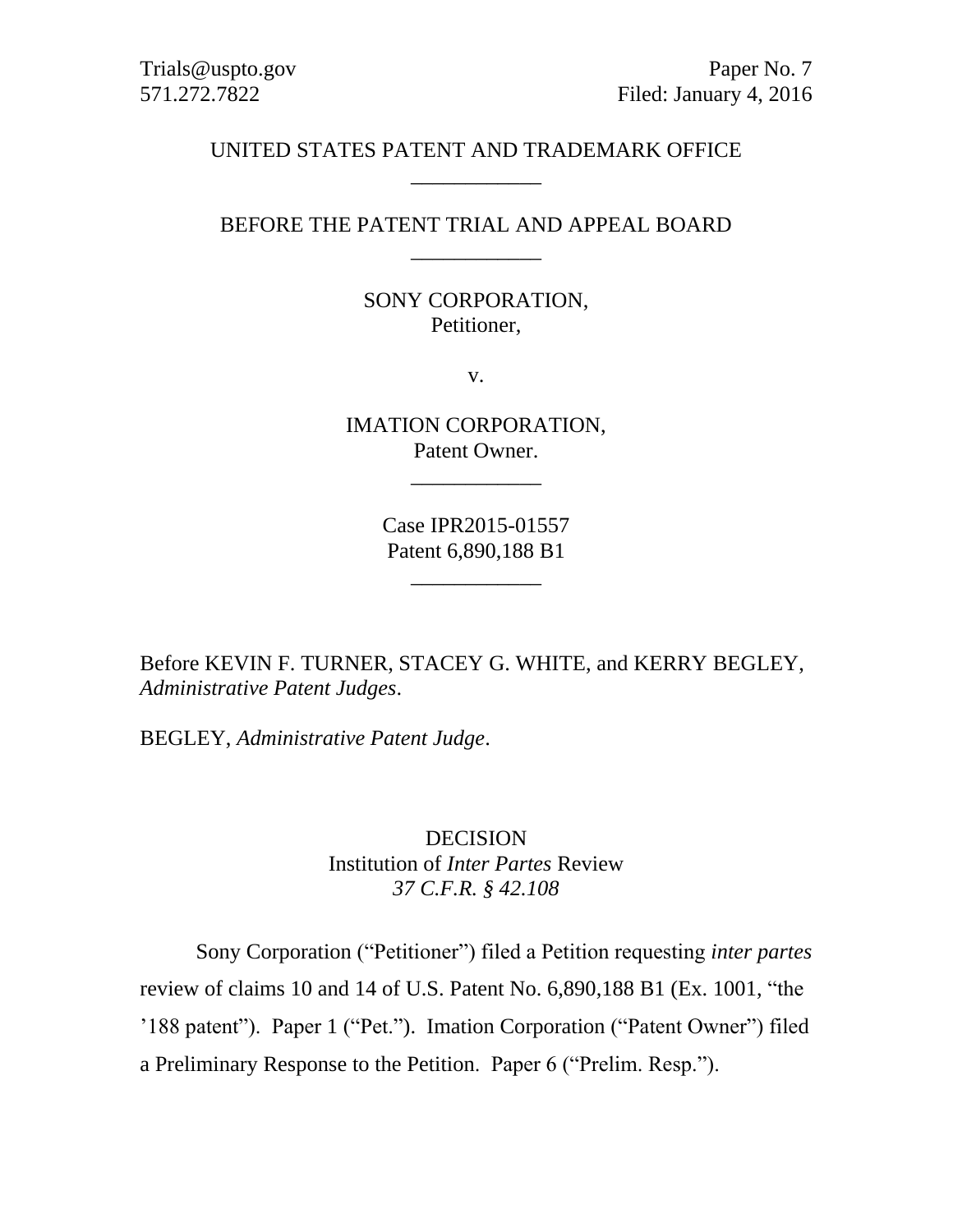Having considered the Petition and Preliminary Response, we determine that "there is a reasonable likelihood that . . . [P]etitioner would prevail" in establishing that claims 10 and 14 of the '188 patent are unpatentable. 35 U.S.C. § 314(a). We institute *inter partes* review of these claims on certain asserted grounds of unpatentability.

#### I. BACKGROUND

#### A. RELATED PROCEEDINGS

The parties represent that Patent Owner has asserted the '188 patent against Sony Electronics, Inc., a wholly owned subsidiary of Petitioner, in the U.S. District Court for the District of Minnesota (Civil Action No. 14- 00628). Pet. 2; Paper 4, 2. Patent Owner also has asserted the patent against Kingston Technology Company, Inc. ("Kingston") in the same district court (Civil Action No. 14-01385). Pet. 3. In addition, the '188 patent is the subject of IPR2015-00066, filed by Kingston, which is pending before the Board. *Id.*; Ex. 1010 (*Kingston Tech. Co. v. Imation Corp.*, Case IPR2015- 00066 (PTAB Mar. 26, 2015) (Paper 6)).

#### B. THE '188 PATENT

The '188 patent is directed to a memory card that includes both a device connector, conforming to a device connection standard, and a host connector, conforming to a host connection standard. Ex. 1001, [57], 1:61– 2:6, 3:58–61. For example, the device connector may conform to a Memory Stick ("MS") standard, the MultiMediaCard ("MMC") standard, or the Secure Digital ("SD") standard, whereas the host connector may conform to a Universal Serial Bus ("USB") standard, such as a "USB tab without a conventional electrical shield." *Id.* at 2:6–10, 3:61–4:9, 12:18–21.

The dimensions of the memory card, including height, width, and thickness, "may substantially conform" to dimensions defined by a memory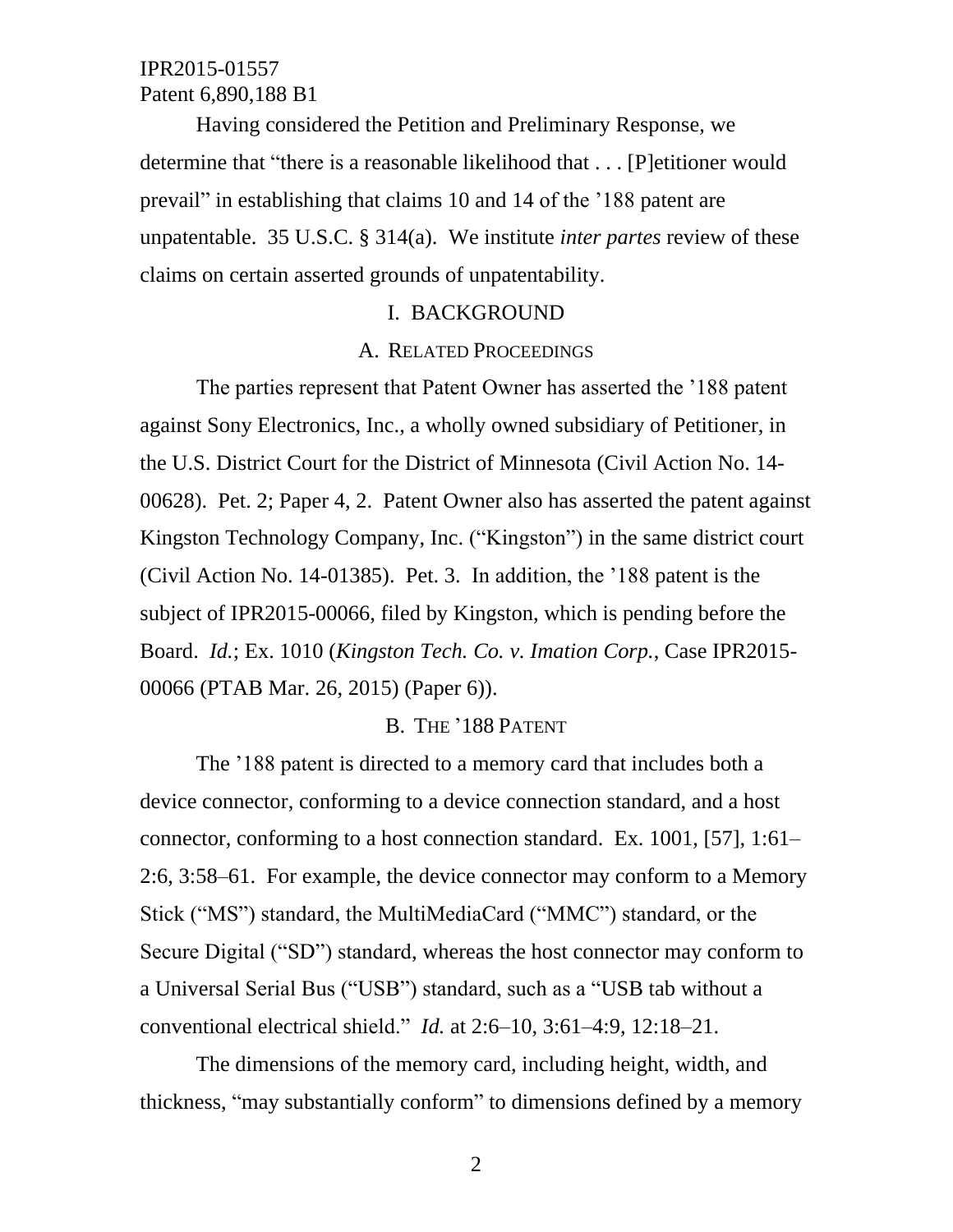Patent 6,890,188 B1

card standard. *Id.* at 2:11–12, 4:30–32. The memory card, however, may include "irregularities" in its shape "that are not consistent with the form factor of the memory card standard." *Id.* at 2:12–18, 4:32–40.

The memory card may "include a cover to fit over the host connector." *Id.* at 2:19–20, 4:10–23. With the cover over the host connector, the form factor of the memory card conforms to a "form factor of the memory card standard." *Id.* at 2:20–22. This "allows for compatibility with memory card accessories, such as storage case[s], or other accessories that are affected by the form factor of the memory card." *Id.* at 4:23–29; *see id.* at 4:40–42. The cover may be removable or secured to the housing of the memory card with a hinge. *Id.* at 6:24–27, 6:63–64; *see id.* at 6:65–7:46, Fig. 4A (depicting hinge 37), Fig. 5A (depicting hinges 47A, 47B).

Figure 2 of the '188 patent is reproduced below.



Figure 2 depicts memory card 10 with housing 11, device connector 12, shieldless tab 13, and cover 19. *See id.* at 3:38–40, 4:43–46, 6:18–23.

### C. ILLUSTRATIVE CLAIM

Claim 10, the only independent claim of the '188 patent challenged in the Petition, is illustrative of the claimed subject matter: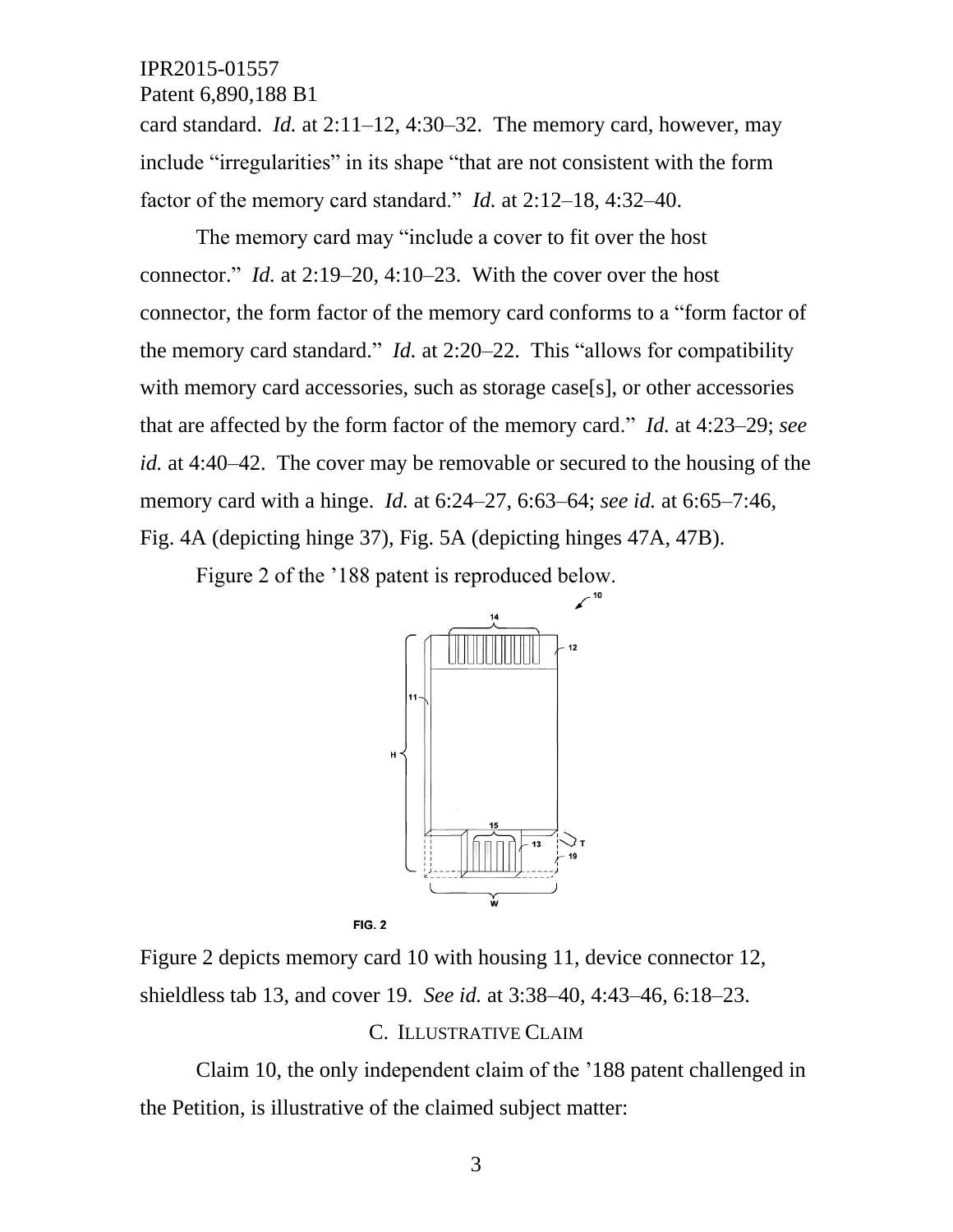Patent 6,890,188 B1

10. A memory card comprising:

a housing;

a memory in the housing;

a device connector accessible through the housing, the device connector conforming to the device connection standard and allowing access to the memory by a device compatible with the device connection standard;

a host connector protruding from the housing, the host connector conforming to a host connection standard and allowing access to the memory upon insertion of the host connector into a computer interface compatible with the host connection standard; and

a cover to cover the host connector, wherein the housing and the cover collectively define a form factor of the memory card that substantially conforms to a form factor of the memory card standard.

*Id.* at 13:39–14:6.

### D. ASSERTED PRIOR ART

The Petition relies upon the following prior art references, as well as

the supporting Declaration of Brian A. Berg (Ex. 1002):

- U.S. Patent No. 6,744,634 B2 (filed Jan. 30, 2002) (issued June 1, 2004) (Ex. 1003, "Yen");
- U.S. Patent Application Publication No. 2002/0177362 A1 (filed Mar. 4, 2002) (published Nov. 28, 2002) (Ex. 1006, "Chang");
- U.S. Patent No. 6,763,410 B2 (filed Mar. 10, 2003) (issued July 13, 2004) (Ex. 1004, "Yu");
- U.S. Patent Application Publication No. 2004/0033727 A1 (filed Nov. 13, 2002) (published Feb. 19, 2004) (Ex. 1005, "Kao");
- MMCA TECHNICAL COMMITTEE, THE MULTIMEDIACARD SYSTEM SPECIFICATION, VERSION 1.4 (1998) (Ex. 1008, "MMC Specification"); and
- SD GROUP, SD MEMORY CARD SPECIFICATIONS SIMPLIFIED VERSION OF: PART 1 PHYSICAL LAYER SPECIFICATION VERSION 1.01 (2001) (EX. 1007, "SD Specification").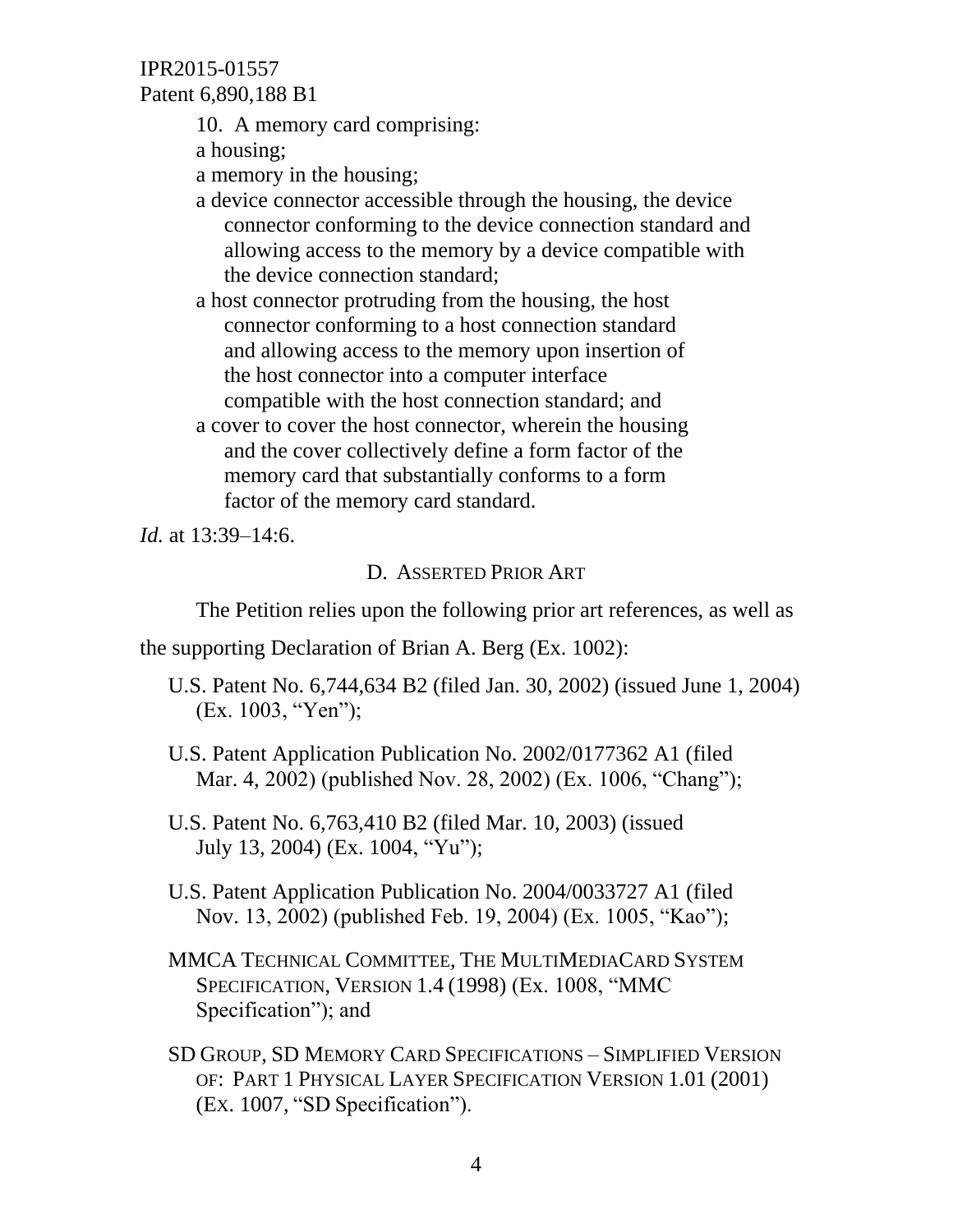$\overline{a}$ 

### E. ASSERTED GROUNDS OF UNPATENTABILITY

Petitioner asserts the following grounds of unpatentability. Pet. 4–5.

| <b>Challenged</b> | <b>Basis</b> | Reference[s]                            |
|-------------------|--------------|-----------------------------------------|
| <b>Claim</b>      |              |                                         |
| 10                | \$102        | Yen                                     |
| 14                | \$103        | Yen and Yu                              |
| 10                | § 103        | Yen and either Kao or Chang             |
| 14                | § 103        | Yen, either Kao or Chang, and Yu        |
| 10                | \$103        | Kao and Yen                             |
| 14                | \$103        | Kao, Yen, and Yu                        |
| 10                | \$103        | Chang, Yen, and either the SD           |
|                   |              | Specification or MMC Specification      |
| 14                | \$103        | Chang, Yen, either the SD Specification |
|                   |              | or MMC Specification, and Yu            |

# II. ANALYSIS

# A. CLAIM CONSTRUCTION

We begin our analysis by addressing the meaning of the claims. The Board interprets claims in an unexpired patent using the "broadest reasonable construction in light of the specification of the patent in which [they] appear[]." 37 C.F.R. § 42.100(b); *see In re Cuozzo Speed Techs., LLC*, 793 F.3d 1268, 1275–79 (Fed. Cir. 2015) (holding that "Congress implicitly approved the broadest reasonable interpretation standard in enacting the" Leahy-Smith America Invents Act ("AIA"), Pub. L. No. 112– 29 (2011), and that "the standard was properly adopted by PTO regulation").

<sup>&</sup>lt;sup>1</sup> The Petition often refers to this and the following asserted ground as relying on the SD Specification, rather than either the SD or MMC Specification. *See id.* at 5, 21, 48. Nonetheless, as Patent Owner acknowledges, the substance of the discussion of the grounds in the Petition relies on the SD or MMC Specification. *Id.* at 53–58; Ex. 1002 ¶¶ 117–23; Prelim. Resp. 48, 50. Thus, for purposes of this Decision, we treat these asserted grounds as relying on either the SD or MMC Specification.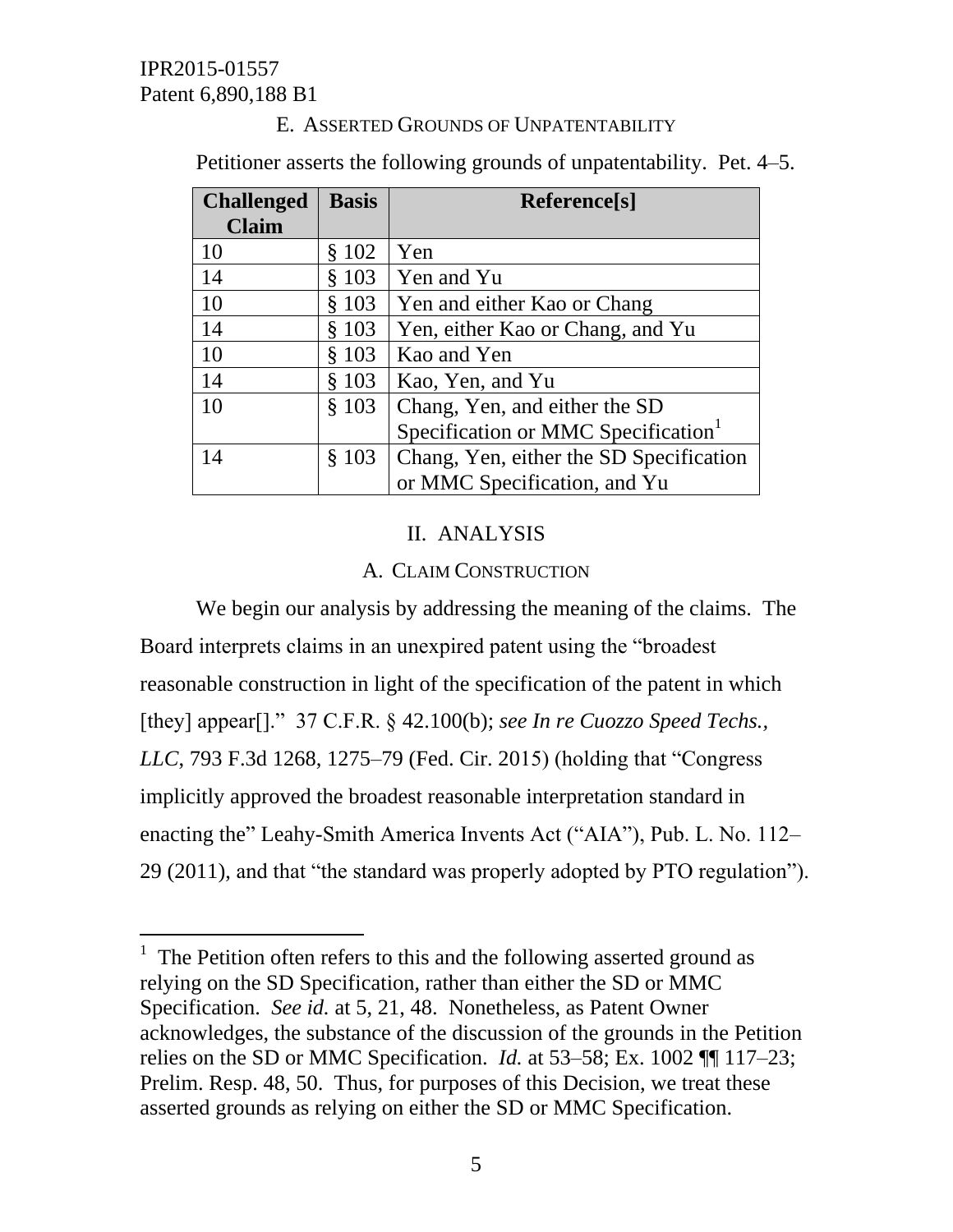$\overline{a}$ 

Under this standard, we presume a claim term carries its "ordinary and customary meaning," which "is the meaning that the term would have to a person of ordinary skill in the art in question" at the time of the invention. *In re Translogic Tech., Inc.*, 504 F.3d 1249, 1257 (Fed. Cir. 2007) (citation and quotations omitted). This presumption is rebutted when the patentee acts as a lexicographer by giving the term a particular meaning in the specification with "reasonable clarity, deliberateness, and precision." *In re Paulsen*, 30 F.3d 1475, 1480 (Fed. Cir. 1994).

Petitioner and Patent Owner proffer constructions of several claim terms. *See* Pet. 13–18; Prelim. Resp. 20–22. For purposes of this Decision, we must address only the claim terms and scope addressed below to resolve the issues currently presented by the patentability challenges. *See Vivid Techs., Inc. v. Am. Sci. & Eng'g, Inc*., 200 F.3d 795, 803 (Fed. Cir. 1999) (holding that only claim terms that "are in controversy" need to be construed and "only to the extent necessary to resolve the controversy").

*1. "host connector protruding from the housing"*

The parties dispute the scope of "host connector protruding from the housing," as recited in claim 10.<sup>2</sup> See Pet. 27–28; Prelim. Resp. 20–21, 40– 42. According to Petitioner, the term is broad enough to encompass a host connector that is "integrally formed" or "integrally manufactured" with the housing. Pet. 27. Patent Owner, however, takes the position that the '188 patent "compels" an interpretation requiring that "the host connector

<sup>&</sup>lt;sup>2</sup> We note that Petitioner proffers a construction of "host connector." Pet. 15–16. Patent Owner responds that the plain and ordinary meaning is sufficient and alternatively, proposes a construction. Prelim. Resp. 21. Because resolving the disputed issue of the scope of "host connector protruding from the housing" is sufficient to resolve the issues currently presented, we need not construe "host connector" in this Decision.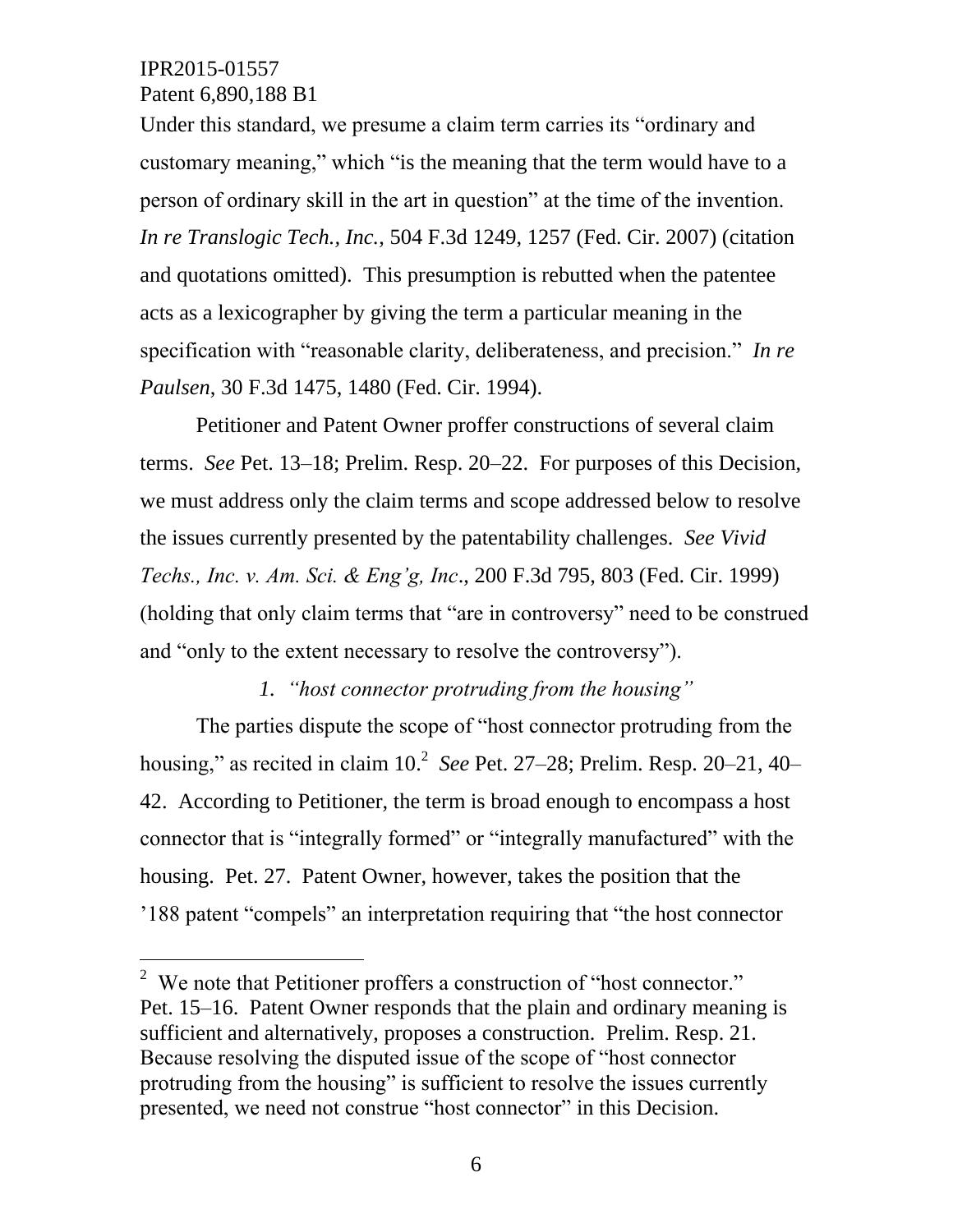must extend beyond the housing, or jut out from the housing, *with a clear boundary line between the housing and the host connector that extends beyond it*." Prelim. Resp. 41 (emphasis added). In other words, Patent Owner argues that the claim language requires the recited host connector and housing to be physically "distinct," and does not encompass "integral," "continuous," or "joined" pieces. *See id.* at 21, 29–30, 36–42.

Beginning with the claims, independent claims 1 and 10 each recite "a host connector protruding from the housing." Ex. 1001, 12:64, 13:46. Patent Owner points out that MERRIAM-WEBSTER'S COLLEGIATE DICTIONARY (11th ed. 2003) defines "protrude" as "to jut out from the surrounding surface or context." Ex. 2007, 1000; *see* Prelim. Resp. 40. We are not persuaded, however, that the "protruding from" claim language requires the "host connector" to be physically distinct or separately molded from the "housing." *See NTP, Inc. v. Research in Motion, Ltd.*, 418 F.3d 1282, 1309–11 (Fed. Cir. 2005) (holding that the recited "RF receiver" and "destination processor" were not required to be "distinct" and "physically separate" because the claim language, including "transfer," "connected to," and "coupled to," did not support such a narrow interpretation). On this record, we are persuaded that one part can protrude, or jut out, from another even if the two parts form an integral structure or are otherwise attached, connected, joined, or molded to one another.

Claim 8, which depends from claim 1, is informative. Claim 1 recites "[a] memory card comprising: a housing" and "a host connector protruding from the housing." Ex. 1001, 12:55–64. Claim 8 adds a requirement that "the host connector protrudes from an edge of the memory card." *Id.* at 13:28–33. Under this express claim language, the recited "host connector" is part of the "memory card," yet "protrudes" from it. In other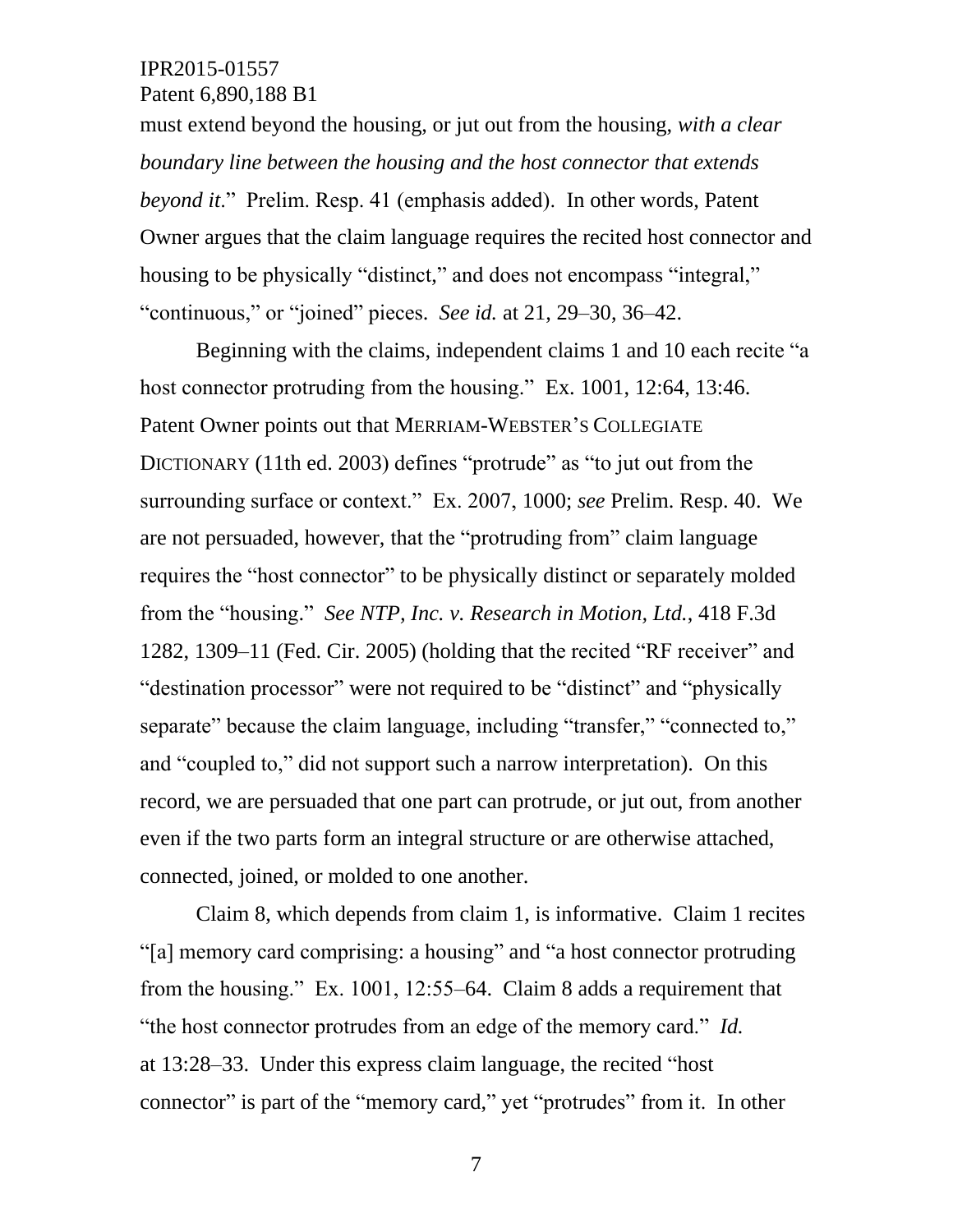Patent 6,890,188 B1

words, the "host connector" need not be physically separate from a part or structure in order to protrude from it.

Turning to the written description, despite Patent Owner's arguments to the contrary, the written description supports an interpretation of "protruding from the housing" that is broad enough to encompass the host connector and the housing as different parts of an integral structure. Patent Owner, citing Figures 1 and 2 of the '188 patent, argues that the '188 patent requires a "clear boundary between the housing and the host connector," because "[i]n every case, the housing . . . ends and a host connector protrudes from the end of the housing." Prelim. Resp. 41–42. We disagree.

Both Figures 1 and 2 are merely "exemplary," and Patent Owner does not show that they limit the claim language. Ex. 1001, 3:34–40, 3:58, 4:43. Patent Owner does not direct us to, and we see nothing, in the specification regarding the manufacturing of the host connector and the housing or otherwise that would limit the host connector and the housing to be physically distinct structures. *See Retractable Techs., Inc. v. Becton Dickinson & Co.*, 653 F.3d 1296, 1306 (Fed. Cir. 2011) ("To disavow claim scope, the specification must contain expressions of manifest exclusion or restriction, representing a clear disavowal of claim scope.") (citations and quotations omitted); Ex. 1002 ¶¶ 62–63; Pet. 28.

Far from requiring a boundary or division between the host connector and the housing, as Patent Owner posits, the specification includes Figures 7–10, which lack any visible boundary or division between the housing and the host connector, namely the USB tab. *See* Ex. 1001, Figs. 7– 10. Moreover, the specification expressly states that the host connector in one of these figures, Figure 7, "protrud[es] from the housing." *Id.* at 8:53– 57. Figures 2 and 7 of the '188 patent are reproduced below.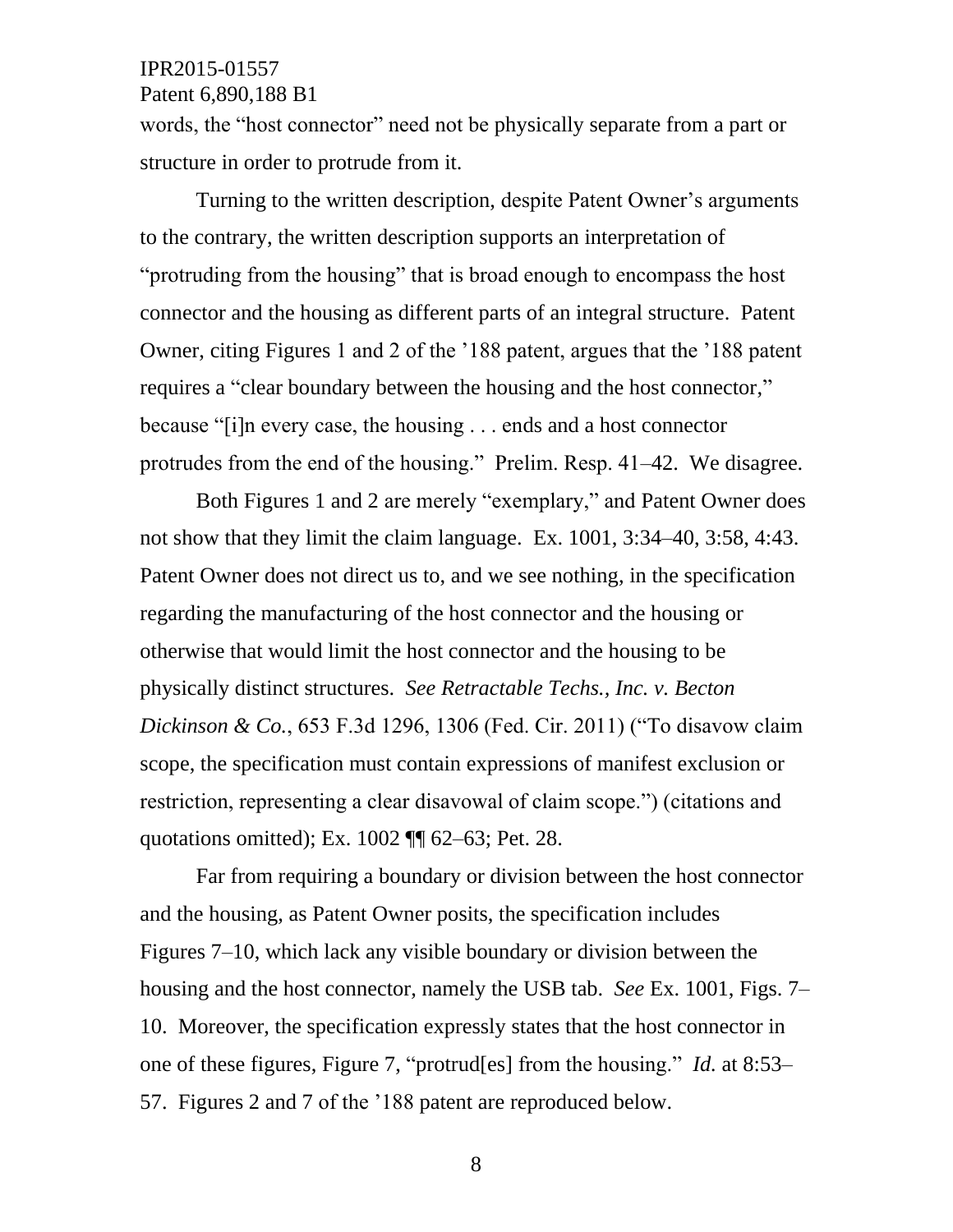

**FIG. 2** 

 $\overline{a}$ 

**FIG. 7** 

 $\chi$ <sup>61</sup>

Figure 2 depicts memory card 10 with "shieldless tab 13 protruding from ... housing" 11. *Id.* at 4:43–46. Figure 7, in turn, depicts memory card 61 with "shieldless . . . USB[] tab 63 protruding from . . . housing" 66. *Id.* at 8:53– 77. Although Figure 2 features a line between housing 11 and shieldless tab 13, Figure 7 does not feature a line or other boundary between shieldless USB tab 63 and housing 66. Rather, in Figure 7, shieldless USB tab 63 and housing 66 appear to be part of an integral structure. *See* Ex. 1002 ¶ 63. Thus, the '188 patent's characterization of a host connector as protruding from the housing does not depend on whether there is a boundary or division between the host connector and the housing.

Therefore, on this record, we are not persuaded by Patent Owner's assertions that the claims and written description of the  $188$  patent<sup>3</sup> support narrowly interpreting the "host connector protruding from the housing" to require physically distinct or separately molded parts or structures, with a

 $3$  Neither party directs us to any relevant portion of the prosecution history.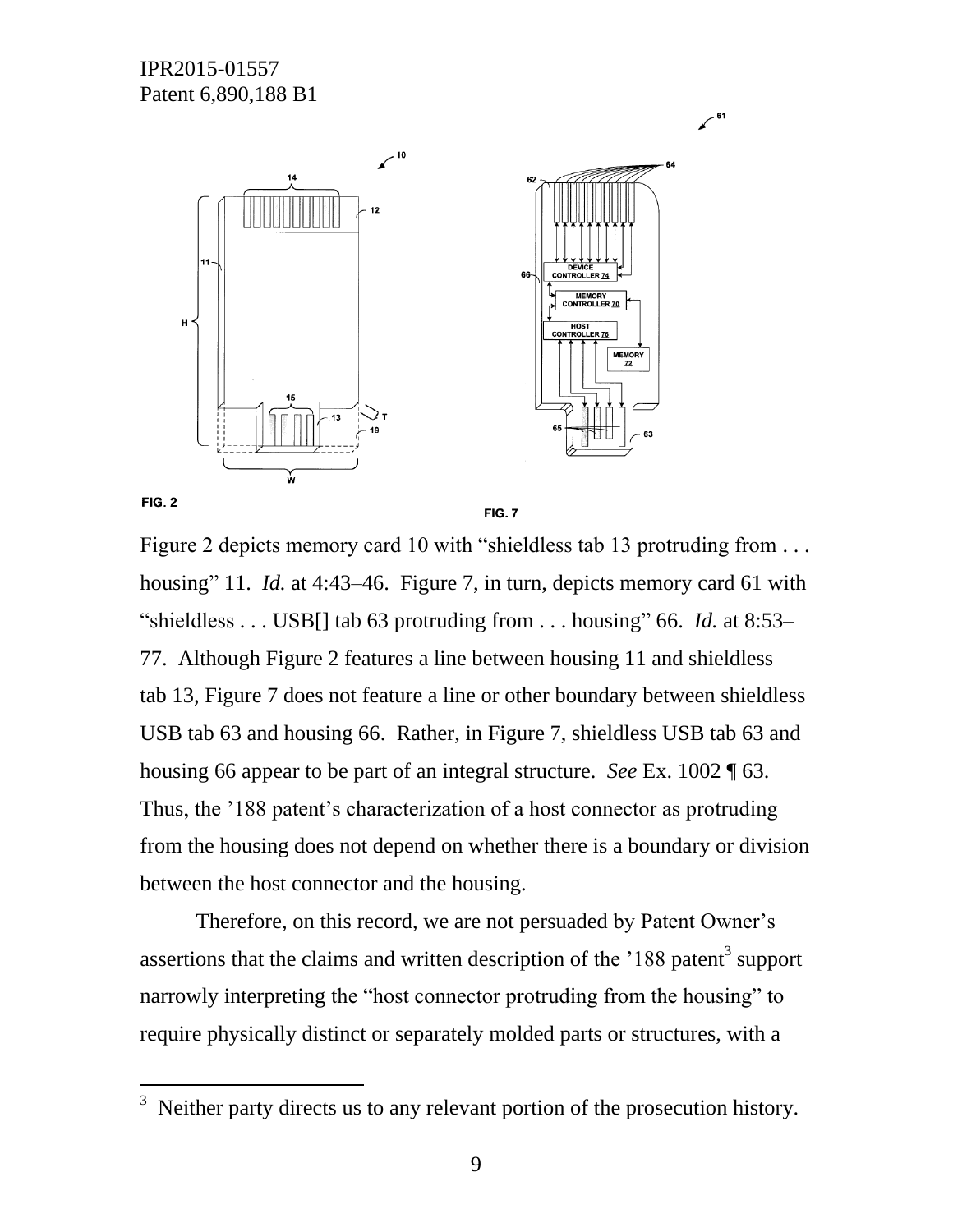l

Patent 6,890,188 B1

boundary between them. *See Retractable Techs.*, 653 F.3d at 1303–04 (holding that the claims, specification, and prosecution history indicated that the claimed "retainer member" and "needle holder" need not be "separately molded pieces" and instead could cover "distinct portions of a single structure"). For purposes of this Decision, we determine that the "host connector protruding from the housing" encompasses the host connector and the housing as different parts of a single integral structure, i.e., attached, connected, joined, or molded to one another.

# *2. "form factor"*

Petitioner proffers the term "form factor," recited in claim 10, for construction. Pet. 16–17. In IPR2015-00066, we concluded that the '188 patent uses "form factor" according to its ordinary and customary meaning and construed the term to mean "exterior size and shape." Ex. 1010, 6–8. Petitioner argues that "the precise meaning of ['form factor'] is not explained" in the '188 patent and "maintains that the 'form factor' claim limitations are indefinite under 35 U.S.C. § 112," paragraph two. $4$ Pet. 16. Yet because "indefiniteness is unavailable in" an *inter partes* review, which is limited to grounds of unpatentability under §§ 102 and 103, Petitioner and Mr. Berg "use<sup>[]"</sup> our construction of "form factor" from IPR2015-00066. *Id.*; *see* Ex. 1002 ¶ 47; 35 U.S.C. § 311(b). On this record, we disagree with Petitioner's suggestion that "form factor" is indefinite and maintain our construction of the term from IPR2015-00066.

The '188 patent features the term "form factor" in claims 9 and 10. Independent claim 10 includes the limitation: "the housing and the cover

<sup>&</sup>lt;sup>4</sup> The AIA revised 35 U.S.C.  $\S$  102–103 and 112. Because the '188 patent has a filing date before the effective date of the relevant sections of the AIA, we refer to the pre-AIA versions of §§ 102–103 and 112 in this Decision.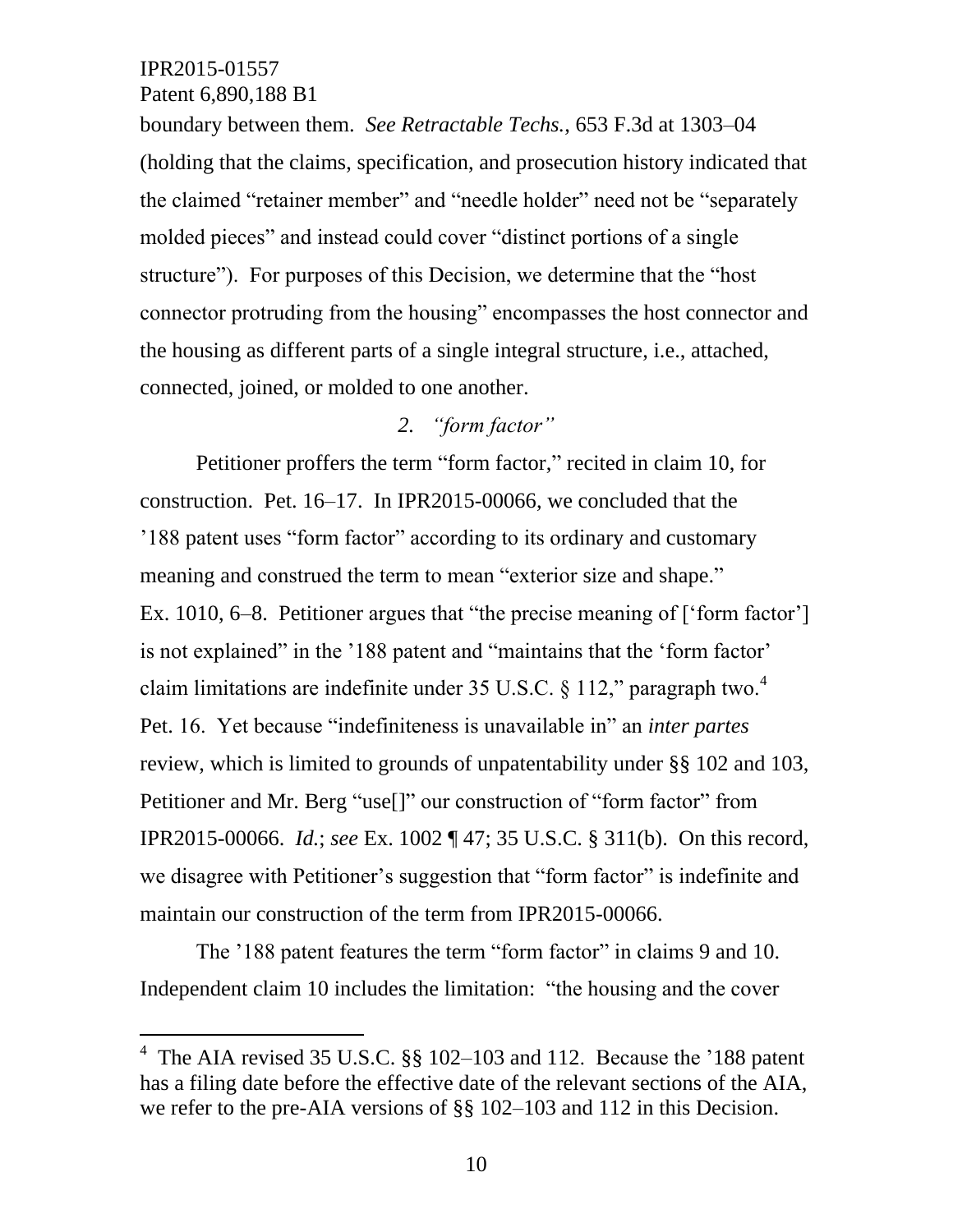Patent 6,890,188 B1

collectively define a form factor of the memory card that substantially conforms to a form factor of the memory card standard." Ex. 1001, 14:3–6. Claim 9 depends from claim 1, which requires that the "housing and the host connector protruding from the housing define memory card dimensions which substantially conform to dimensions of a memory card standard." *Id.* at 13:1–4. Claim 9 adds a limitation nearly identical to the "form factor" limitation in claim 10. *Id.* at 13:34–38.

Similarly, the written description of the '188 patent explains that the *dimensions* (e.g., "height[,] width[,] and thickness") of the memory card, without a cover, "may substantially conform to *dimensions* of a memory card standard." *Id.* at 2:11–15 (emphasis added); *see id.* at 4:30–32. Yet "the *shape* of the memory card" may include "irregularities" (e.g., voids) "that are not consistent with the form factor of the memory card standard." *Id.* at 2:16–18 (emphasis added); *see id.* at 4:33–40. By adding a "cover over the host connector," the memory card "conforms to the form factor of the memory card standard." *Id.* at 2:19–22; *see id.* at 4:40–42; 7:7–17. More specifically, the specification states, with respect to a particular embodiment, that "[t]he *exteriors* of covers 29A, 29B may be *shaped* to conform memory card 20 to the form factor of the memory card standard when the covers are fitted over device connector 22 and shieldless USB tab 23, respectively." *Id.* at 6:53–56 (emphases added). We are persuaded that these statements in the specification explain that both the exterior dimensions and shape of the memory card, with a cover, comply with the relevant memory card standard and, thus, show that the '188 patent uses "form factor" to refer to exterior size and shape.

The specification provides further evidence of this meaning of "form factor" in explaining the benefits of having the form factor of the memory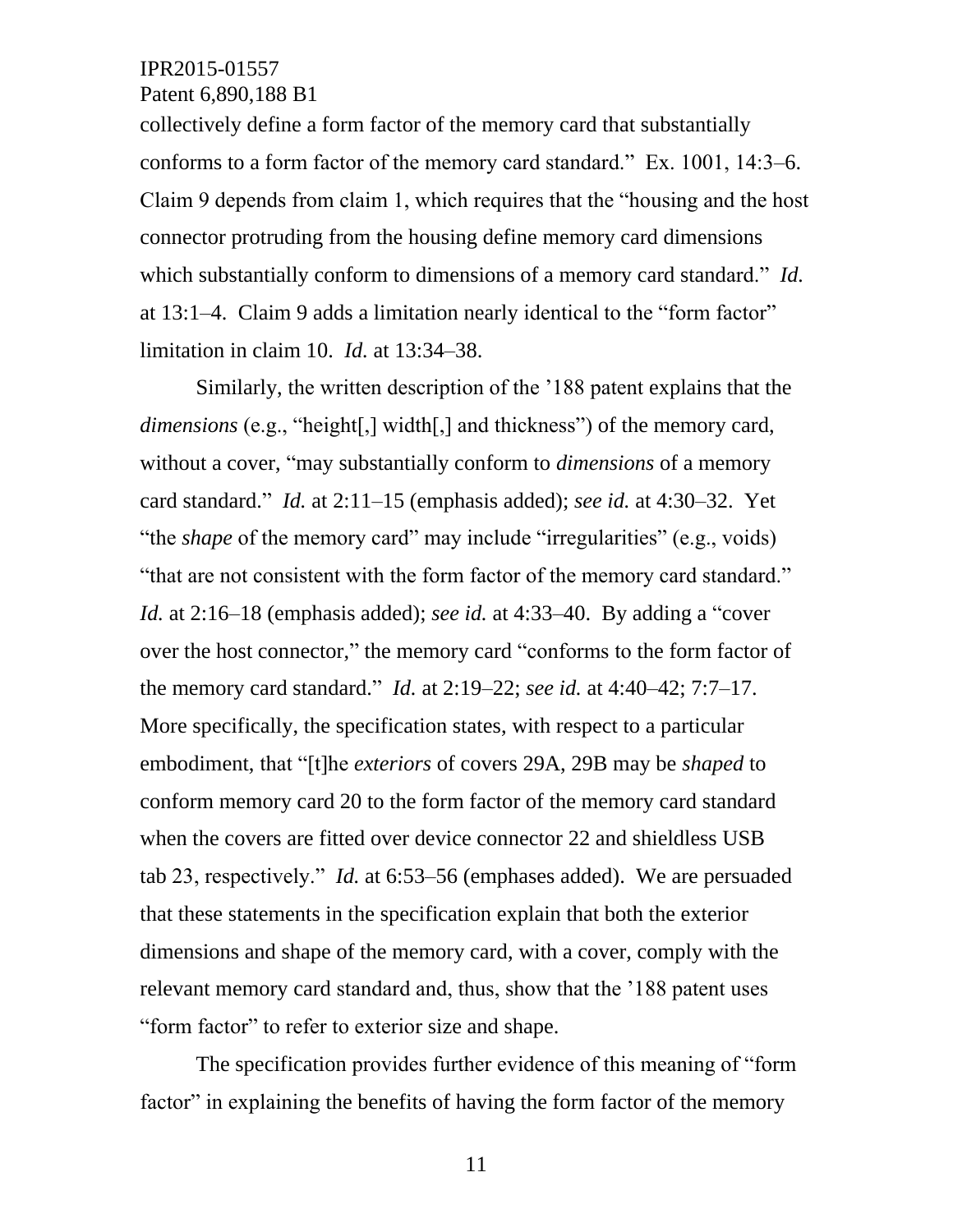Patent 6,890,188 B1

card, with a cover, conform to the memory card standard. Specifically, it "improves the aesthetics of the memory card and also allows for compatibility with memory card accessories, such as storage case[s], or other accessories that are affected by the form factor of the memory card." *Id.* at 4:23–29; *see id.* at 3:9–14, 7:14–17. The fit of a storage case, of course, depends on exterior size and shape.

Turning to external evidence, the MICROSOFT COMPUTER DICTIONARY (5th ed. 2002), a technical dictionary published no more than two years before the '188 patent was filed, defines "form factor" as "[t]he size, shape, and configuration of a piece of computer hardware." Ex. 3001, 222; *see* Ex. 1001, [22]. This definition is consistent with the usage of the term in the '188 patent. In suggesting that "form factor" is indefinite, Petitioner fails to address this definition of "form factor," which we cited in our institution decision in IPR2015-00066, or any other extrinsic evidence of the meaning of "form factor" in the art at the relevant time. *See* Pet. 16–17; Ex. 1010, 8.

In light of the above analysis, we are persuaded that the '188 patent uses "form factor" according to its ordinary and customary meaning and does not give the term a special meaning. We also are persuaded that a person of ordinary skill, upon reading the '188 patent, would have "reasonable certainty" that "form factor" in claim 10 means "exterior size and shape" and that this is the only plausible construction of the claim language. *See Nautilus, Inc. v. Biosig Instruments, Inc.*, 134 S. Ct. 2120, 2124 (2014) ("[A] patent is invalid for indefiniteness if its claims, read in light of the specification delineating the patent, and the prosecution history, fail to inform, with reasonable certainty, those skilled in the art about the scope of the invention."); *Ex parte Miyazaki*, 89 U.S.P.Q.2d 1207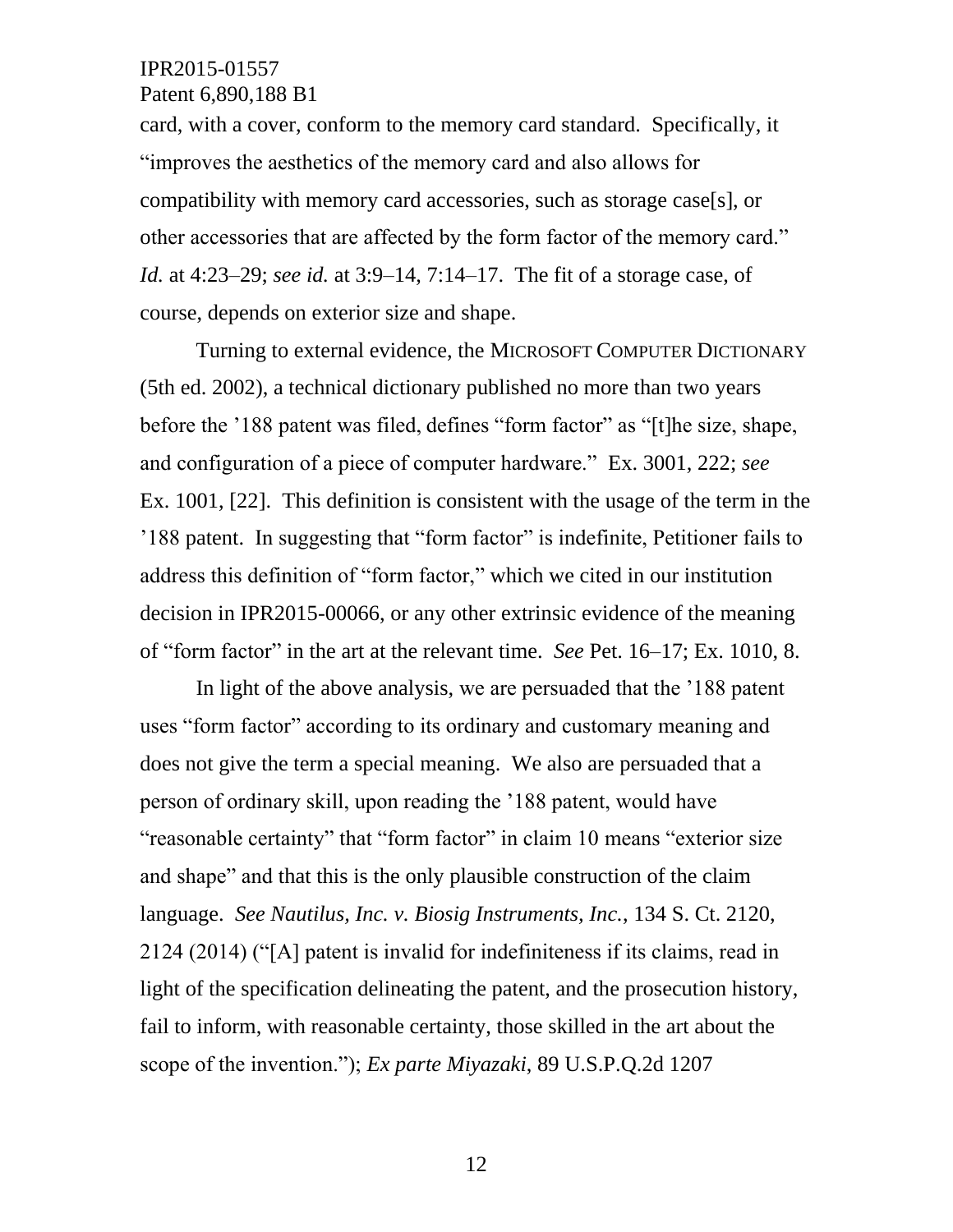(BPAI 2008) (precedential) (holding that a claim is properly rejected as indefinite if it "is amenable to two or more plausible claim constructions").

Accordingly, for purposes of this Decision, we construe "form factor" to mean "exterior size and shape."

# *3. "hinge"*

Petitioner proposes that the broadest reasonable interpretation of "hinge," as recited in claim 14, is "a jointed device or flexible piece on which the cover rotates, turns, or swings," as we concluded in IPR2015-00066. Pet. 17–18; Ex. 1010, 8–10. Patent Owner does not respond to or otherwise address the proper construction of the term. We remain persuaded that the construction of "hinge" adopted in IPR2015-00066 is the broadest reasonable interpretation consistent with the specification of the '188 patent.

The term "hinge" is recited in claim 14: "the cover is connected to the housing via a hinge." Ex. 1001, 14:27–28. Claim 15 recites "hinged," a verb form of "hinge," in a similar context: "the cover comprises a plurality of cover sections, each cover section being hinged to the housing." *Id.* at 14:29–31. This claim language shows only that a "hinge" serves to attach the recited cover, or cover section, to the housing.

Figure 4A of the '188 patent depicts hinge 37 and Figure 5A shows hinges 47A and 47B. *Id.* at 3:44–49, 6:64–7:1, 7:26–28, Figs. 4A, 5A. These hinges connect a cover, or a section of a cover, to the housing of the memory card. *See id.* The specification explains that the cover "rotates about" the hinge. *Id.* at 6:67–7:1; *see id.* at 7:26–28. Similarly, the cover "can be rotated relative to [the] housing [] via a hinge," *id.* at 6:25–27, and may be positioned by "rotating the cover via a hinge," *id.* at 9:7–9, 12:42– 44. These statements and figures in the '188 patent show that a hinge, in addition to connecting the cover to the housing, allows the cover to rotate.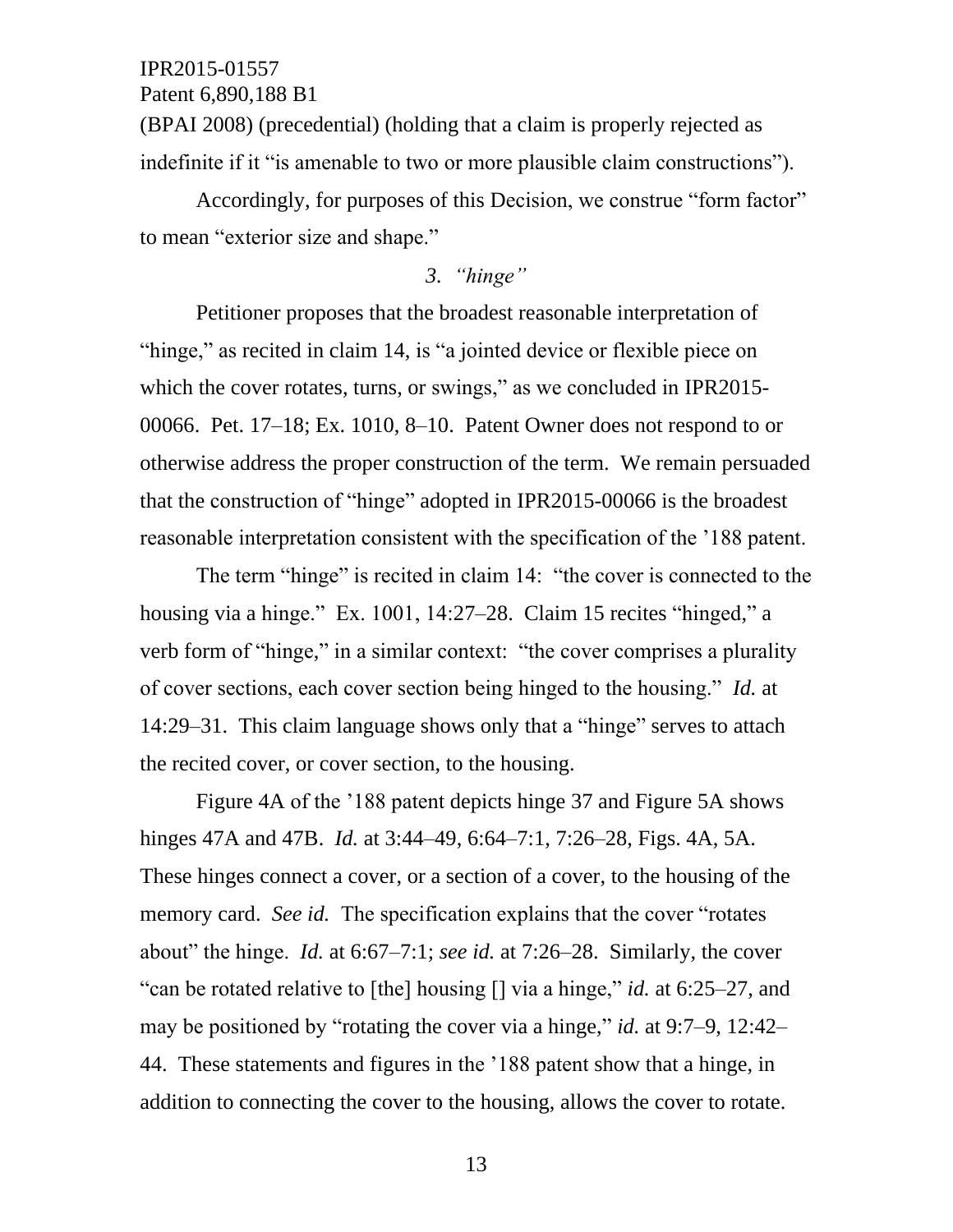Patent 6,890,188 B1

Based on the specification of the '188 patent, we are persuaded, on the present record, that the patent does not give "hinge" any special meaning, and instead uses the term according to its ordinary and customary meaning.

We consider extrinsic evidence to inform the ordinary and customary meaning of "hinge." The definition of "hinge" from RANDOM HOUSE WEBSTER'S COLLEGE DICTIONARY, which Petitioner filed as Exhibit 1011, "a jointed device or flexible piece on which a door, gate, lid, or other attached part turns, swings, or moves," is very similar to definitions in other dictionaries. Ex. 1011, 623. THE MERRIAM-WEBSTER DICTIONARY defines "hinge" as "a jointed device on which a swinging part (as a door, gate, or lid) turns." Ex. 3002, 340. Similarly, THE AMERICAN HERITAGE DICTIONARY provides the following definition: "[a] jointed device that allows the turning of a part, such as a door, on a frame." Ex. 3003, 403.

Therefore, on this record, we construe "hinge" in claim 14 as "a jointed device or flexible piece on which the cover rotates, turns, or swings."

B. SECTION 325(D) – DISCRETION TO DECLINE TO INSTITUTE

In IPR2015-00066, we instituted review of claims 10–13 and 20 of the '188 patent on the ground of anticipation by European Patent Application EP 1333531 A1 ("Yen EP") and claim 14 on the ground of obviousness over Yen EP and Yu. Ex. 1010. Patent Owner urges us to exercise our discretion, under 35 U.S.C. § 325(d), to decline to institute the Petition because the Board has considered the "same or substantially the same prior art or arguments" in IPR2015-00066. Prelim. Resp. 3–15. Patent Owner argues that Yen—which is asserted in this Petition—has the same disclosure as Yen EP—which is asserted in IPR2015-00066. *Id.* at 4, 10. Patent Owner, therefore, contends that the asserted grounds relying on Yen as well as Yen and Yu in this Petition are identical to those on which we instituted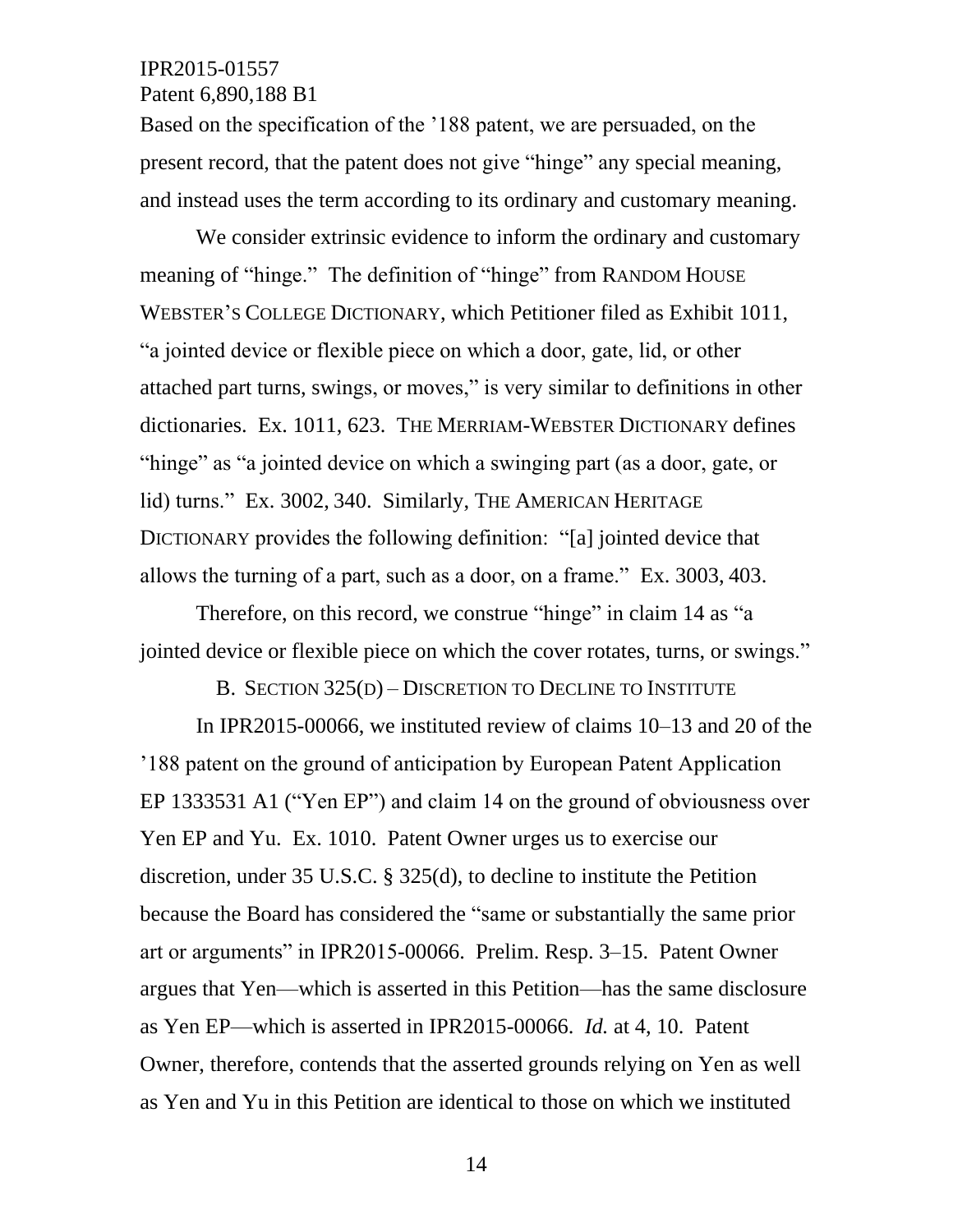Patent 6,890,188 B1

review in IPR2015-00066. *Id.* at 10–11. Further, Patent Owner points out that Petitioner relies on Yen for every asserted ground. *Id.* at 4, 12–13. Patent Owner argues that the asserted grounds based on combinations of Kao, Chang, and either the SD or MMC Specification "add nothing substantively different to the grounds on which [IPR2015-00066] has already been instituted" and, instead, repeat substantially the same art and arguments. *Id.* at 12–14.

Section 325(d) provides: "[i]n determining whether to institute or order a proceeding . . . , the Director may take into account whether, and reject the petition or request because, the same or substantially the same prior art or arguments previously were presented to the Office." 35 U.S.C. § 325(d). Here, we determine that the asserted grounds relying on Kao and Yen; Kao, Yen, and Yu; Chang, Yen, and either the SD or MMC Specification; and Chang, Yen, either the SD or the MMC Specification, and Yu do not present the "same or substantially the same prior art or arguments" as IPR2015-00066 and, thus, do not meet the requirement for exercise of discretion under § 325(d). Neither Kao, Chang, the SD Specification, nor the MMC Specification was asserted or is involved in IPR2015-00066. Ex. 1010. In these asserted grounds, Petitioner relies on the teachings of Kao or Chang for nearly all claim limitations, and cites to Yen and Yu—which are asserted in IPR2015-00066—only for a small number of limitations. *See* Pet. 39–59, Prelim. Resp. 13 (recognizing that Petitioner "offers Kao and Chang as primary references" for these grounds); *id.* at 48 ("[Petitioner] relies on Chang to disclose most of the elements of claim 10 except for a cover . . . and the form factor requirements"). Based on our review of the references and the Petition, Kao and Chang, and the memory cards disclosed therein, are appreciably different from Yen.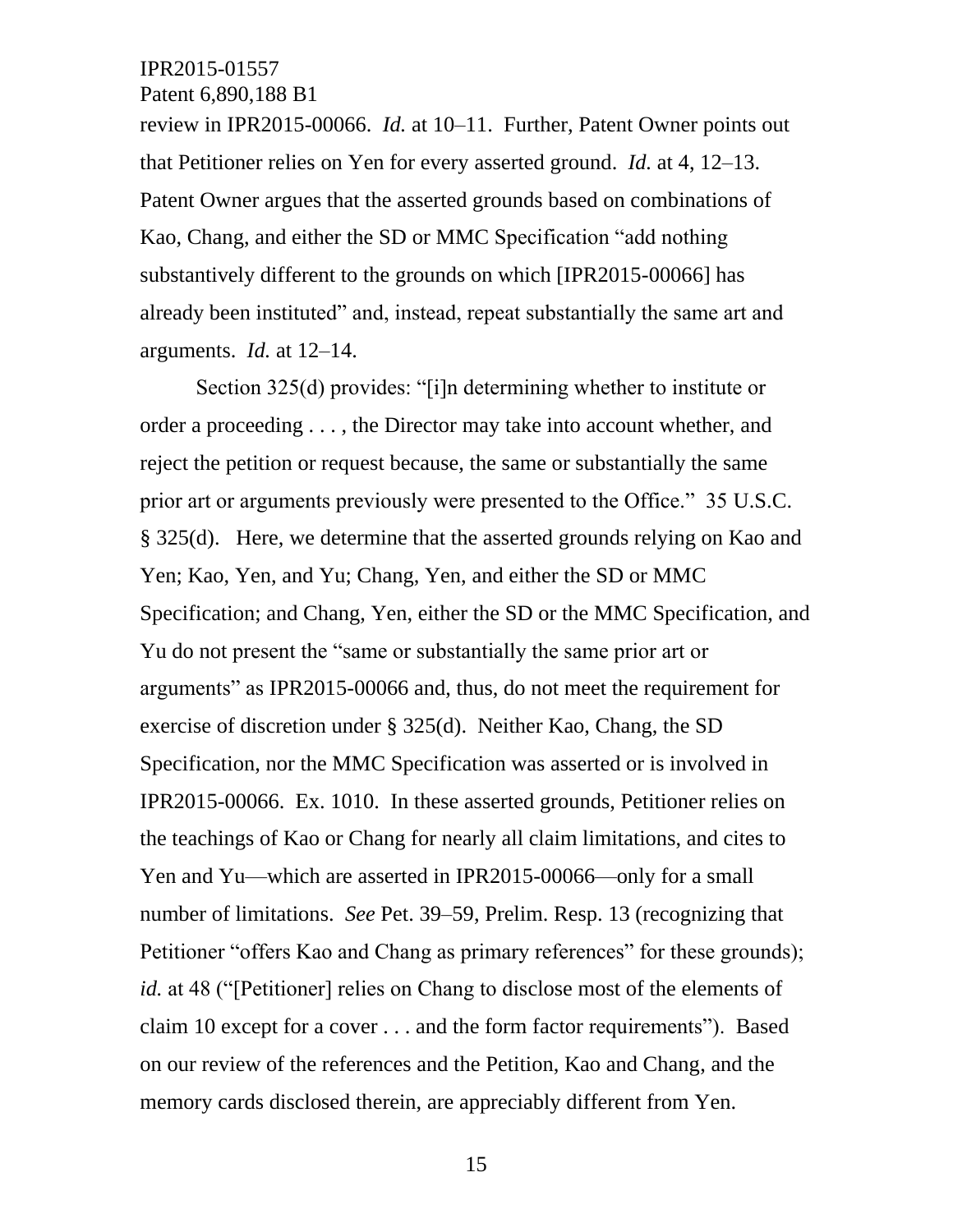For the asserted grounds relying on Yen; Yen and Yu; Yen and either Kao or Chang; and Yen, either Kao or Chang, and Yu, we decline to exercise our discretion to deny institution under 35 U.S.C. § 325(d). An oral hearing has not been held and a final written decision has not issued in IPR2015-00066. Petitioner is a distinct entity from Kingston, the petitioner in IPR2015-00066. Petitioner also relies on testimony from a different declarant than IPR2015-00066. Under the circumstances of this case, we will consider these asserted grounds on their merits.

### C. ANTICIPATION BY YEN (CLAIM 10)

We turn to the asserted grounds. Petitioner argues claim 10 of the '188 patent is anticipated by Yen. Pet. 21–34.

#### *1. Yen*

Yen discloses a "dual interface memory" card, Ex. 1003, [57], 2:13– 29, with "two different interface ends, a USB interface end and an application interface end," *id.* at 5:24–32. Figures 12 and 13 of Yen are reproduced below.



Figures 12 and 13 depict an embodiment of the disclosed dual interface memory card, with Figure 12 showing the top of the memory card and Figure 13 showing the bottom of the memory card. *Id.* at 2:22–26, 5:67–6:7. USB interface contact 300, shown at the left end of the memory card in Figure 12, acts as an interface for connecting the memory card with a host,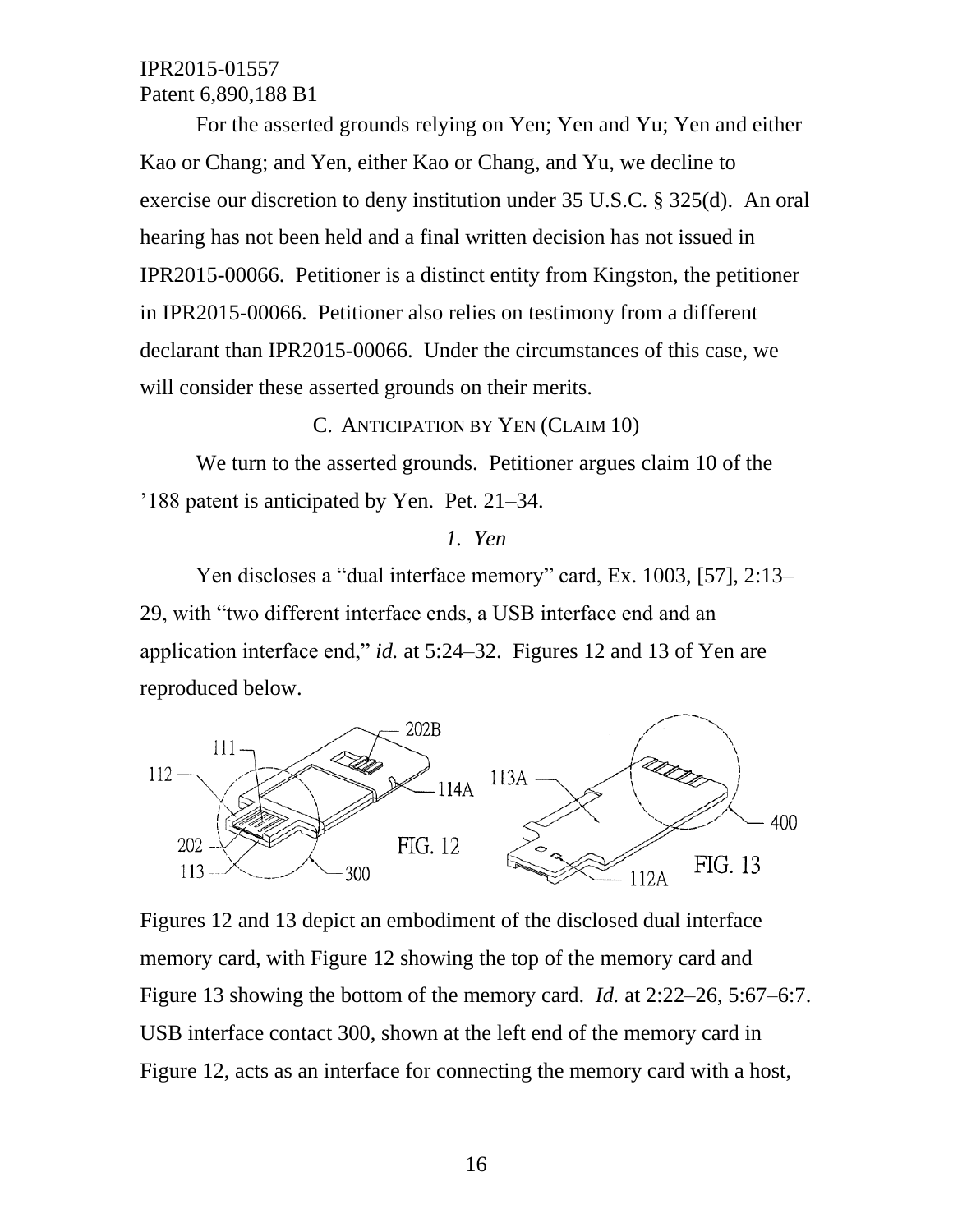Patent 6,890,188 B1

such as a computer. *Id.* at 5:19–39, 5:67–6:7. When inserted into a USB slot socket in a computer, USB interface contact 300 can send data to the computer. *Id.* at 5:19–39; *see id.* at 3:23–31, Fig. 9. Application interface 400, shown at the right end of the memory card in Figure 13, includes "different specifications depending on different memory cards." *Id.* at 5:22–32, 5:67–6:7. For example, application interface 400 may feature the interface for a MS card, a MMC, or a SD card. *Id.* at 5:5–9, 5:14–32. Application interface 400 "connect[s] signal between the device and the application system." *Id.* at 5:29–32; *see id.* at 3:20–24, 5:19–23, Fig. 9.

The memory card features casings 113A, 114, which enclose printed circuit board 202; fool proof jut piece 112; and base 113. *Id.* at 4:23–27, 5:40–43, 5:56–57. Gold contacts 111 are arranged on printed circuit board 202. *Id.* at 5:43–45; *see id.* at 4:27–29.

In addition, the memory card may include cover guard 301 to protect USB interface contact 300. *Id.* at 6:7–11, Fig. 14; *see id.* at 3:35–40, Figs. 4–5. Cover guard 301 "may be detachable or fixedly attached" to USB interface contact 300. *Id.* at 6:9–11.

### *2. Discussion*

Based on our review of the arguments and evidence of record, Petitioner has made a sufficient showing that Yen's dual interface memory card anticipates claim 10 of the '188 patent. *Id.* at [57], 2:13–29; 4:65–6:11; Pet. 21–34; Ex. 1002 ¶¶ 54–70. In particular, on this record, we are persuaded that casings 113A, 114 correspond to the recited "housing" (*see* Ex. 1003, 5:40–43, 5:54–58, Figs. 10–13; Ex. 1002 ¶ 55) and that the card's memory, e.g., memory array 507, corresponds to the recited "memory in the housing" (*see* Ex. 1003, 5:5–14, 5:39–43, Figs. 9–14; Ex. 1002 ¶ 56). In addition, Petitioner has made a sufficient showing that application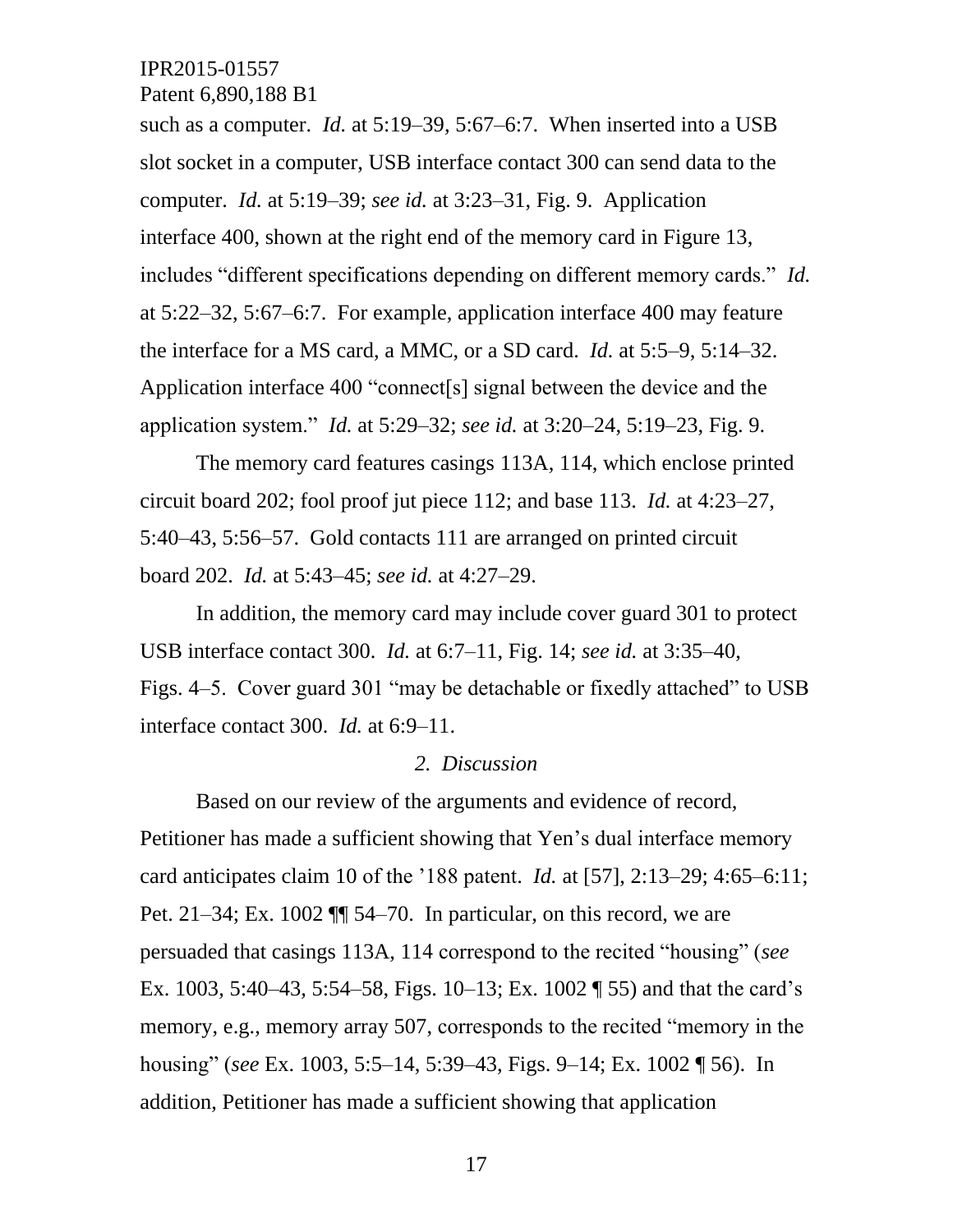Patent 6,890,188 B1

interface 400 discloses the "device connector" limitation (*see* Ex. 1003, 5:18–32, 5:67–6:3, Figs. 9–10, 13; Ex. 1002 ¶¶ 57, 59–60; *see also* Ex. 1003, 3:20–24, 5:43–45), and that USB interface contact 300, comprising gold contacts 111, fool proof jut piece 112, and base 113, discloses the "host connector" limitation (*see* Ex. 1003, 1:35–43, 4:19–29, 5:20–45, 5:67–6:7, Figs. 9–12; Ex. 1002 ¶¶ 58, 61–67; *see also* Ex. 1003, 3:23–30). Moreover, we are persuaded that cover guard 301 discloses the recited "cover," and the exterior size and shape of casings 113A, 114, together with cover guard 301, substantially conform to that of existing memory card standards, such as a MS card, a MMC, or a SD card. *See* Ex. 1003, 4:65–5:4, 5:14–20, 5:46–57, 6:7–11, Fig. 14; *see also id.* at 3:34–40, Fig. 4; Ex. 1002 ¶¶ 68–69.

Patent Owner disputes Petitioner's assertion that Yen discloses a "host connector protruding from the housing." Prelim. Resp. 34–44. Petitioner argues that Yen's USB interface contact 300—comprising gold contacts 111 on printed circuit board 202, fool proof jut piece 112, and base 113—is a "separate and distinct connector" that corresponds to the recited "host connector." Pet. 26–27, 33; Ex. 1002 ¶¶ 61–64. Petitioner contends that USB interface contact 300 is "integrally formed with the housing," but is not part of the housing, which Petitioner identifies as casings 113A, 114. Pet. 26–27, 33; Ex. 1002 ¶¶ 61–64. According to Petitioner, USB interface contact 300 protrudes from casings 113A, 114. Pet. 27–28, 33; Ex. 1002 ¶¶ 61–64. Patent Owner responds with a two-prong argument. First, Patent Owner asserts that fool proof jut piece 112 and base 113 "comprise housing," and that in arguing otherwise, Petitioner seeks to dissect "unambiguously continuous housing pieces." Prelim. Resp. 36–38, 40. Patent Owner argues that Yen's disclosures support understanding jut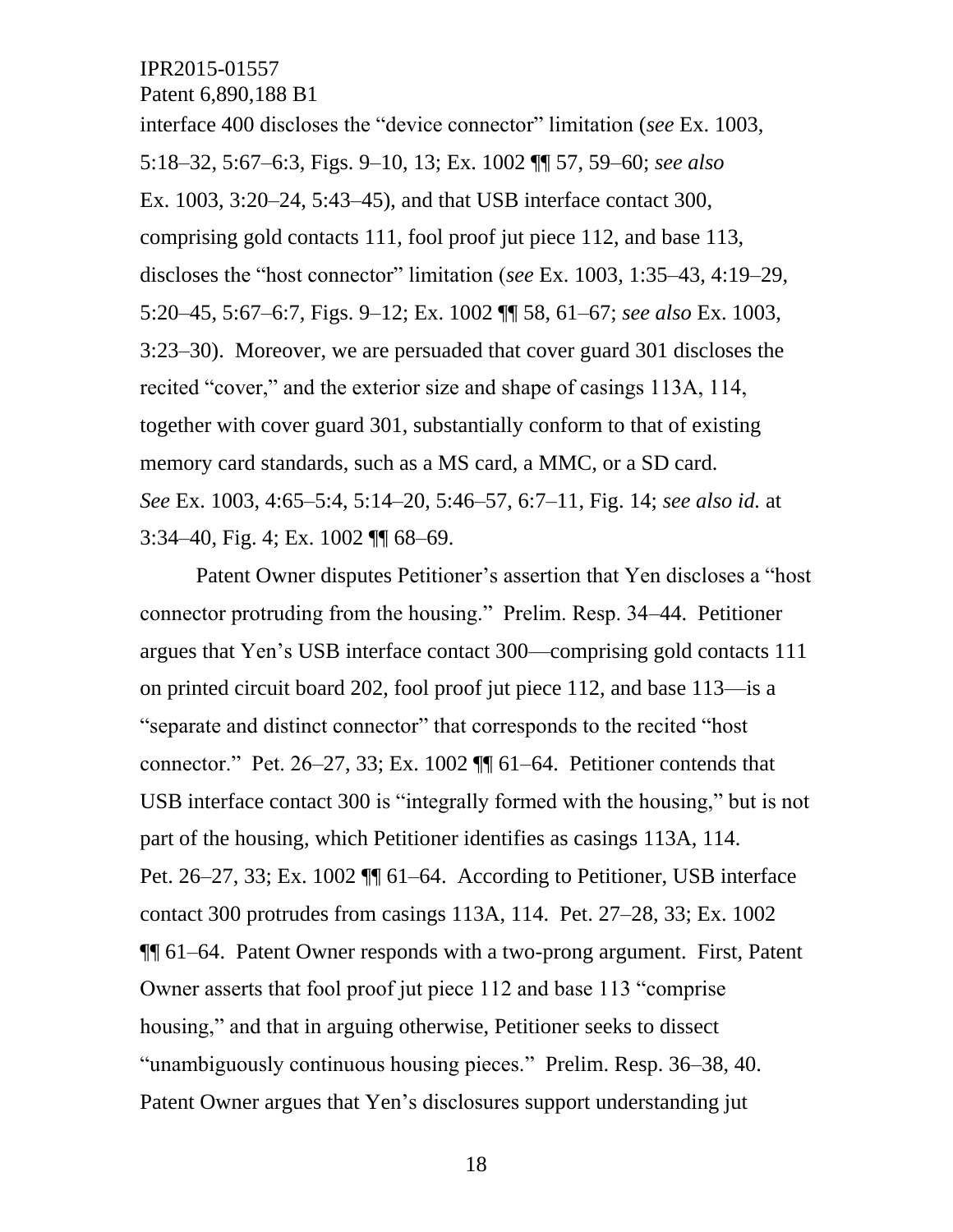Patent 6,890,188 B1

piece 112 and base 113 to be part of casings 113A, 114. *Id.* at 30–34 (citing Ex. 1003, 4:19–40, 5:33–45). Further, Patent Owner contends that Yen's Figures 4, 5, and 10–13 depict the top and bottom of the memory card's housing as a "continuous piece," without any boundary line to indicate that separate pieces have been joined or attached to one another. *Id.* at 38–39. Second, Patent Owner argues that because jut piece 112 and base 113 are housing, Yen's USB contact elements are "surrounded, contained, covered, . . . protected," and "encased" by, or "exposed through[,] the housing[—] they do not protrude from it." *Id.* at 35, 37–40, 43 (emphasis omitted).

On the present record, we are persuaded by Petitioner's showing that Yen discloses "a host connector protruding from the housing." First, at this stage of the proceeding, we agree with Petitioner that Yen's USB interface contact 300 ("host connector") comprises gold contacts 111, fool proof jut piece 112, and base 113, and that jut piece 112 and base 113 are distinct from casings 113A, 114 ("housing"). *See* Pet. 26–27, 33.

In describing its first embodiment, a USB low height connector, Yen expressly states that "USB low height connector 100 . . . comprises a metal terminal 101, two jut pieces 102, and a connector part 103." Ex. 1003, 2:45– 47; Prelim. Resp. 27 (citing Ex. 1003, 2:45–3:3). Figure 2, reproduced below, shows low-height connector 100, with sub-components 101, 102, and 103, as a separate part. *See* Ex. 1003, Fig. 2.



Figure 2 depicts "low height USB connector 100." *Id.* at 1:60–61, 2:45–47.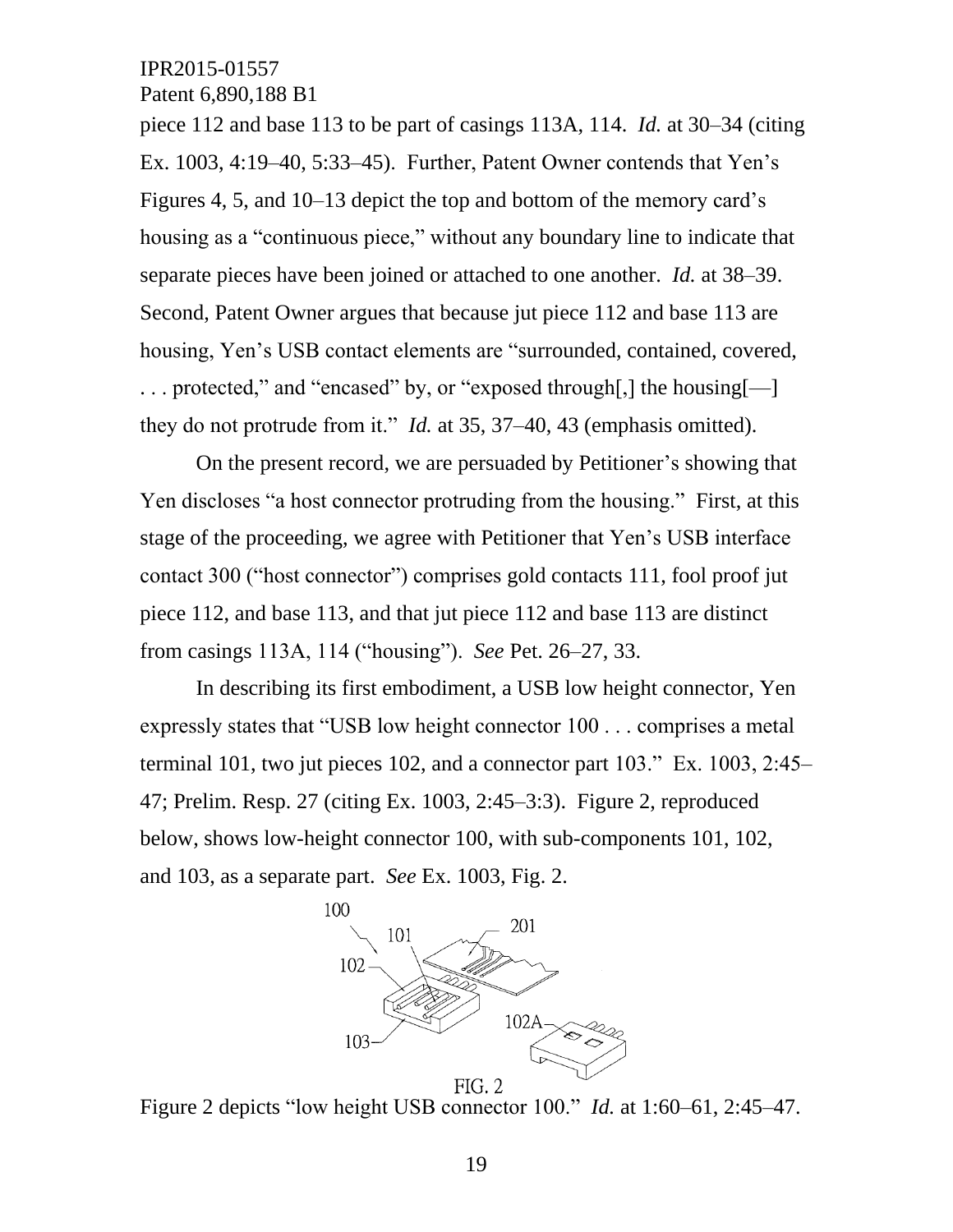As Patent Owner acknowledges, Yen explains that the USB contact in its second embodiment differs from the USB connector in its first embodiment in that metal connective pieces, or gold contacts, 111 "replace the metal terminal 101 shown in [Figure] 2." *Id.* at 4:18–30, 5:43; Prelim. Resp. 30 (quoting Ex. 1003, 4:19–40) ("Yen explains that the difference between the USB interface described and shown in Figures 6-14 and the USB interface shown in Figures 2-5 is that the 'metal connective pieces 111 laid out on the printed circuit board 202 are utilized to replace the metal terminal 101 shown in Fig. 2.'"); Ex. 1002  $\P$  61. Fool proof jut piece 112 in the second embodiment corresponds to jut pieces 102 in the first embodiment; base 113 in the second embodiment corresponds to connector part 103 in the first embodiment. *See* Ex. 1003, 2:45–60, 4:18–40, Figs. 2, 6, 8, 12. Accordingly, on this record, we are persuaded that Yen's USB interface contact 300 in its second embodiment is a distinct part, comprising gold contacts 111, fool proof jut piece 112, and base 113. *See* Pet. 27; Ex. 1002 ¶ 61.

Other disclosures of Yen reinforce that Yen's USB interface contact 300 is a distinct part. *See* Pet. 27; Ex. 1002 ¶¶ 62, 64. Yen refers to the USB interface contact being "mounted to various currently used memory storage apparatus," Ex. 1003, 4:66–5:4, and "arranged on the memory card," *id.* at 5:67–6:7.

In addition, on this record, we disagree with Patent Owner that Yen indicates that fool proof jut piece 112 and base 113 are part of casings 113A, 114 ("housing")—rather than USB interface contact 300 ("host connector"). *See* Prelim. Resp. 30–44. As Patent Owner points out, Yen states that the "entire height of the" USB interface contact in its second embodiment "can be received in the USB slot socket of the main unit after a printed circuit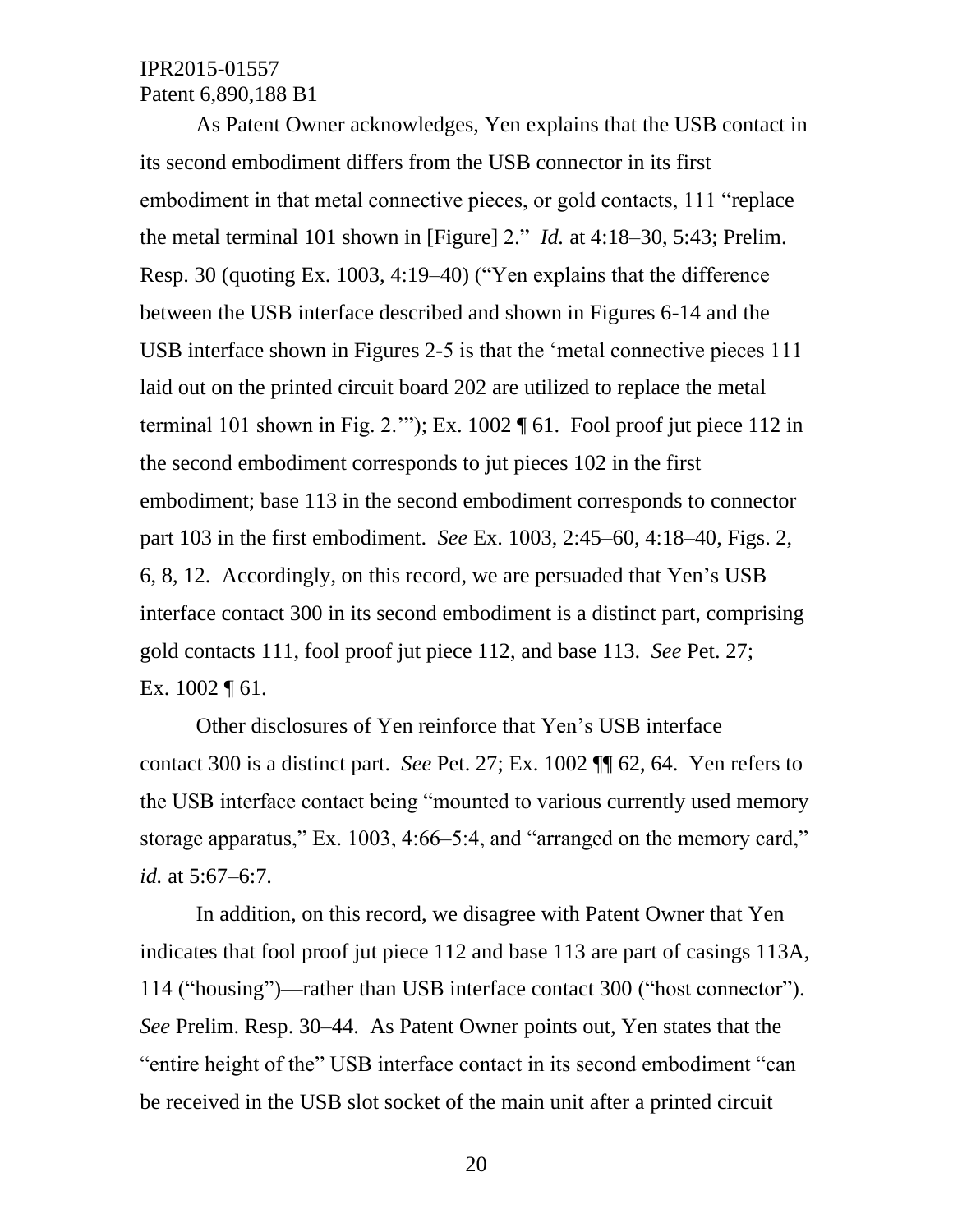Patent 6,890,188 B1

board 202 being associated with a base 113 and the fool proof jut piece 112 *is integral* with the casing 114 and disposed at two opposite lateral sides of the printed circuit board 202." Ex. 1003, 4:18–27 (emphasis added); Prelim. Resp. 30–31. Even accepting, for purposes of this Decision, Patent Owner's assertion that this passage refers to both jut piece 112 and base 113 as "integral with" casing 114, the passage indicates that Yen contemplates jut piece 112 and base 113 as distinct parts that become "integral" with, i.e., are joined, connected, attached, or otherwise molded to, casing 114. *See* Pet. 27–28; Ex. 1002 ¶ 64.

We also are persuaded that Yen's figures support Petitioner's position that jut piece 112 and base 113 are different parts than casings 113A, 114. Pet. 27. On this record, we do not agree with Patent Owner that the lack of a boundary line between jut piece 112 and casing 114 and between base 113 and casing 113A in Yen's figures renders jut piece 112 and base 113 housing. Prelim. Resp. 38–39. Figures 10 and 11 are reproduced below.



Figure 10 provides a "lateral sectional view" and Figure 11 provides a "disassembled perspective view" of Yen's dual-interface memory card.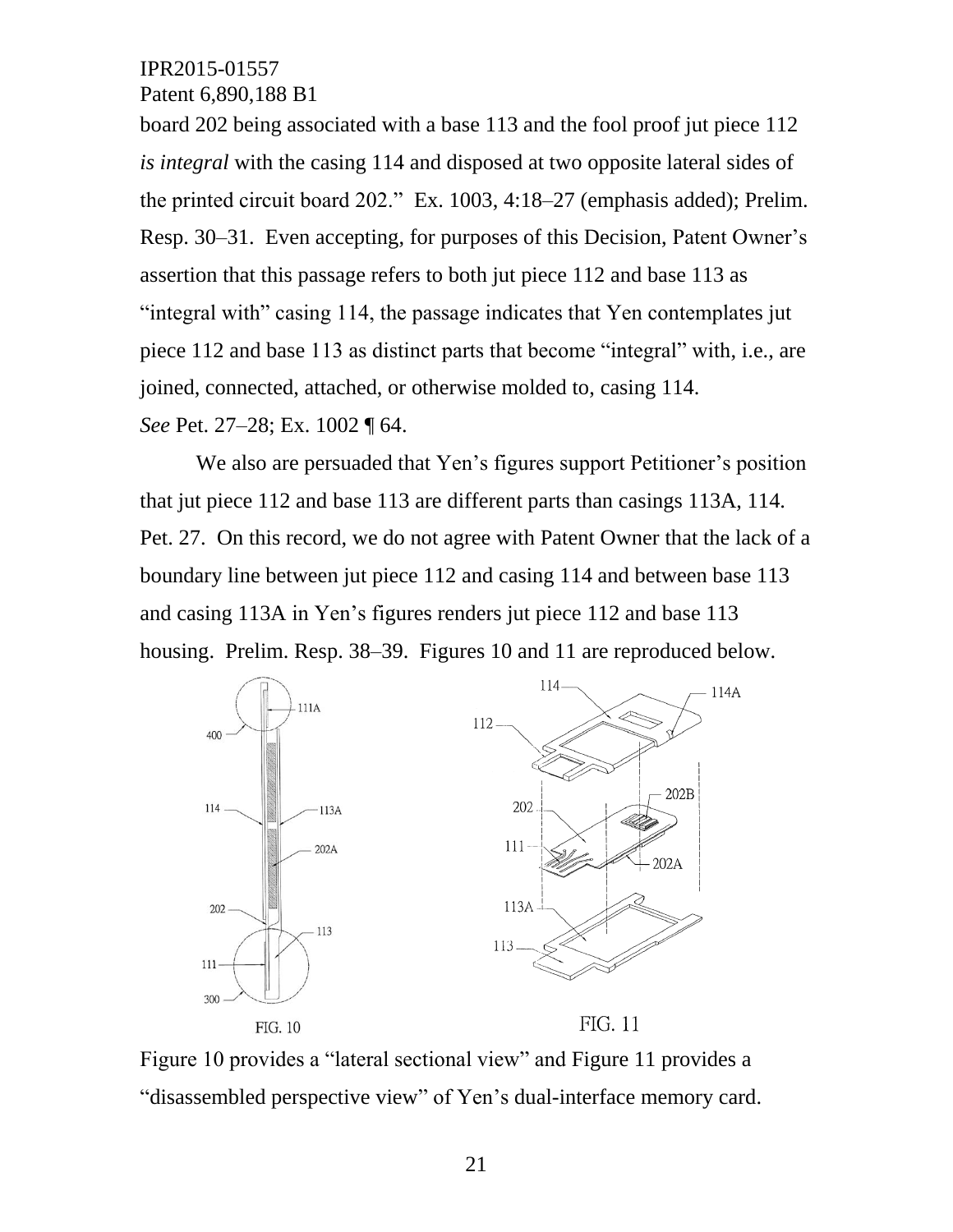Patent 6,890,188 B1

Ex. 1003, 2:15–22, 5:54–57. The figures separately identify jut piece 112 and casing 114, as well as base 113 and casing 113A, even though these elements are on the same side of the memory card. Figure 12, reproduced above, also features separate labels for jut piece 112 and base 113. *See id.* at Fig. 12. Thus, we agree with Petitioner that, consistent with Yen's disclosures, these figures show that jut piece 112 and base 113 are different parts than casings 113A, 114.

Second, on this record, we agree with Petitioner that USB interface contact 300 ("host connector"), with sub-parts gold contacts 111, jut piece 112, and base 113, protrudes from casings 113A, 114 ("housing"). *See*  Pet. 27–28. As we explain *supra* in § II.A.1, the host connector and the housing can meet the language of claim 10, "host connector protruding from the housing," even if they are different parts of a single integral structure, i.e., attached, connected, joined, or molded to one another. At this stage of the proceeding, we agree with Petitioner and Mr. Berg that Figures 11–13 of Yen show USB interface contact 300, comprising gold pieces 111, jut piece 112, and base 113, protruding, or jutting out, from casings 113A, 114. *See* Ex. 1003, Figs. 11–13; Pet. 26–27; Ex. 1002 ¶¶ 61, 64. On this record, we see no meaningful difference in the relationship between the host connector and the housing in these figures and that in Figure 7 of the '188 patent, which the '188 patent characterizes as the host connector protruding from housing. *Compare* Ex. 1001, 8:53–57, Fig. 7, *with*  Ex. 1003, Figs. 11–13.

In sum, the Petition shows a reasonable likelihood that Petitioner would prevail in establishing that claim 10 is anticipated by Yen.

D. OBVIOUSNESS OVER YEN AND YU (CLAIM 14) Petitioner contends Yen and Yu render claim 14 obvious. Pet. 36–38.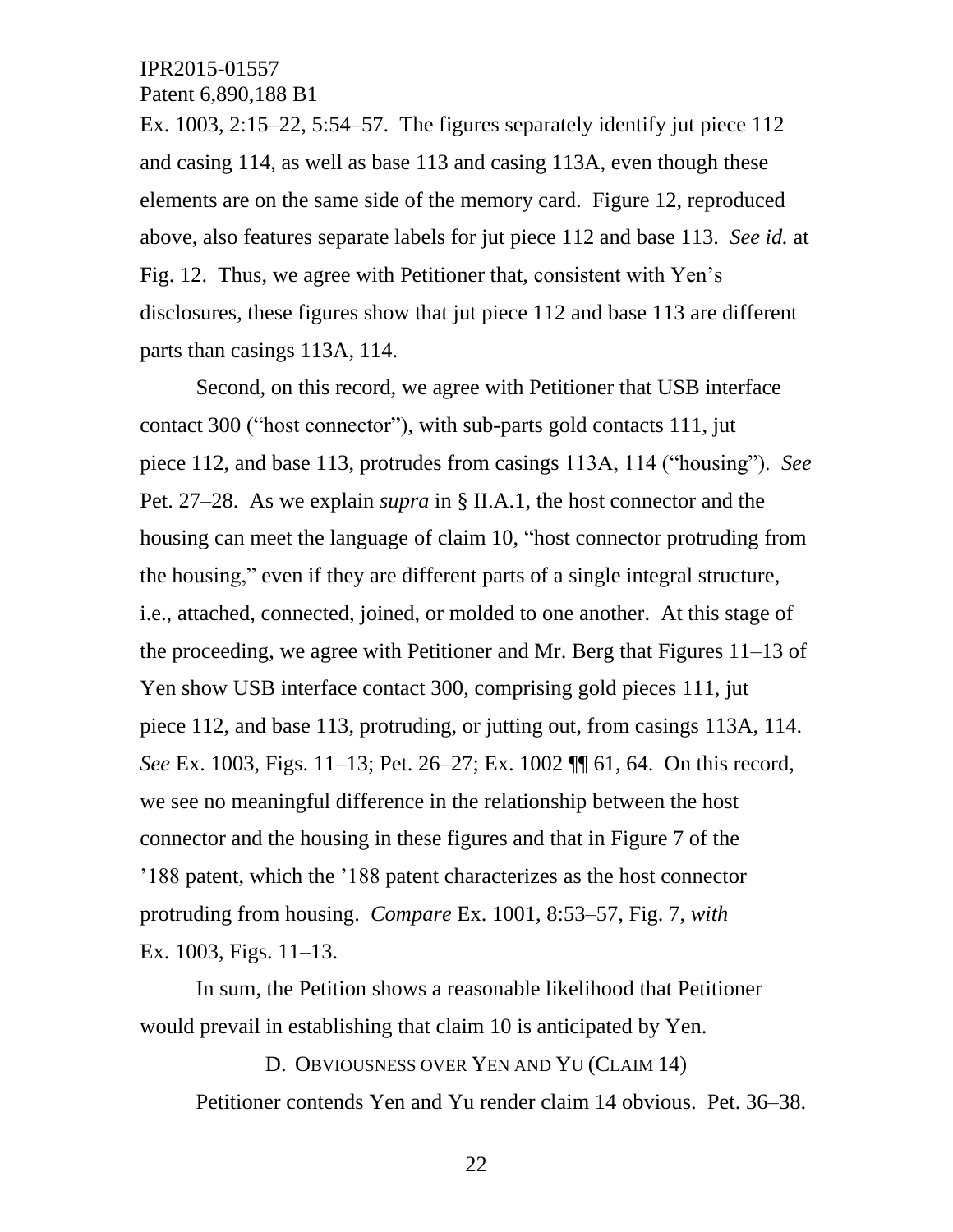#### *1. Yu*

Yu discloses a portable memory device, with housing 10, USB plug 30, and dustproof cap 40 to cover USB plug 30. Ex. 1004, 2:63–67. Dustproof cap 40 is connected to housing 10 by flexible strap hinge 41. *Id.* at 3:1–2. Figure 3 of Yu is reproduced below.



Figure 3 depicts an embodiment of the memory device disclosed in Yu. As shown in Figure 3, when dustproof cap 40 is open, flexible strap hinge 41 allows the cap to remain connected to housing 10 of the device so that "dustproof cap  $(40)$  is not lost." *Id.* at 3:3–5.

#### *2. Discussion*

Petitioner has shown sufficiently that Yu's disclosure of flexible hinge strap 41, which connects dustproof cap 40 to housing 10, teaches the hinge recited in claim 14. *See id.* at 2:63–3:5, Figs. 2–3; Pet. 37–38. We also are persuaded that a person of ordinary skill in the art would have had sound reason, with "rational underpinning," to combine Yu's hinge with the memory card disclosed in Yen. *KSR Int'l Co. v. Teleflex Inc.*, 550 U.S. 398, 418 (2007) (quoting *In re Kahn*, 441 F.3d 977, 988 (Fed. Cir. 2006)). As Mr. Berg testifies, both Yen and Yu are directed to a portable memory device with a cover for a USB connector. *See* Ex. 1003, 3:34–40, 6:7–10, Fig. 14; Ex. 1004, 2:63–3:5, Figs. 2–3; Ex. 1002 ¶¶ 76–77. Additionally, Yu discloses that using a hinge to connect the cover to the housing of the device has the benefit of preventing loss of the cover. Ex. 1004, 3:3–5; *see id.*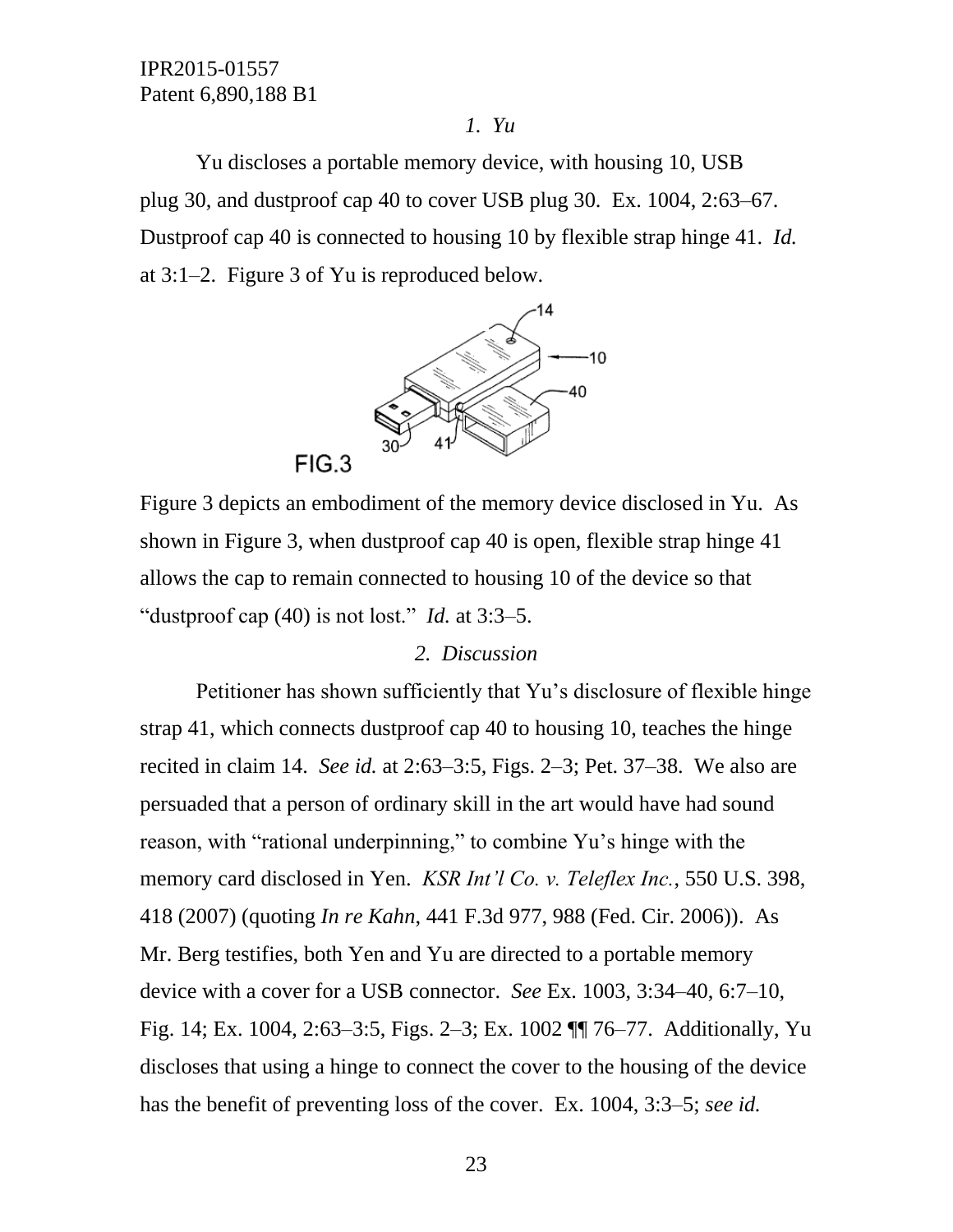Patent 6,890,188 B1

at 1:65–67. On this record, we credit Mr. Berg's testimony that a person of ordinary skill would have improved Yen's cover by incorporating the hinge disclosed in Yu "to have the protection of a cover for the USB connector without the risk of losing the cover." Ex. 1002 ¶ 77.

Patent Owner contests the combination of Yen and Yu, arguing that Yu discloses a standard USB connector, but Yen teaches away from using a standard USB connector. Prelim. Resp. 45–47. According to Patent Owner, a person of ordinary skill would not know how to combine the USB connectors of Yen and Yu, and combining Yu's standard USB connector with Yen's memory card would render Yen's card inoperable for its intended purpose. *Id.* at 47. Patent Owner's arguments are misplaced. Petitioner's proposed combination relies on Yu only for its teaching of a hinged cover. Pet. 36–38. On this record, we are not persuaded that a person of ordinary skill, upon reading Yen and Yu, would have been "discouraged" from adding a hinge to Yen's cover "or . . . led in a direction divergent from the path" taken by the inventors of the '188 patent. *In re Mouttet*, 686 F.3d 1322, 1333–34 (Fed. Cir. 2012) (quotations omitted).

Therefore, the Petition shows a reasonable likelihood that Petitioner would prevail in establishing that claim 14 is unpatentable over Yen and Yu.

E. OBVIOUSNESS OVER YEN AND EITHER KAO OR CHANG (CLAIM 10) AND OVER YEN, EITHER KAO OR CHANG, AND YU (CLAIM 14)

Petitioner asserts additional grounds, which add Kao or Chang to the asserted grounds relying on Yen (claim 10) as well as Yen and Yu (claim 14), addressed above. Pet. 34–36, 39. Petitioner argues that "[t]o the extent . . . [P]atent Owner argues that the USB connector of Yen does not protrude from the housing, it would have been obvious to combine Yen with either Kao . . . or Chang . . . to result in a 'host connector protruding from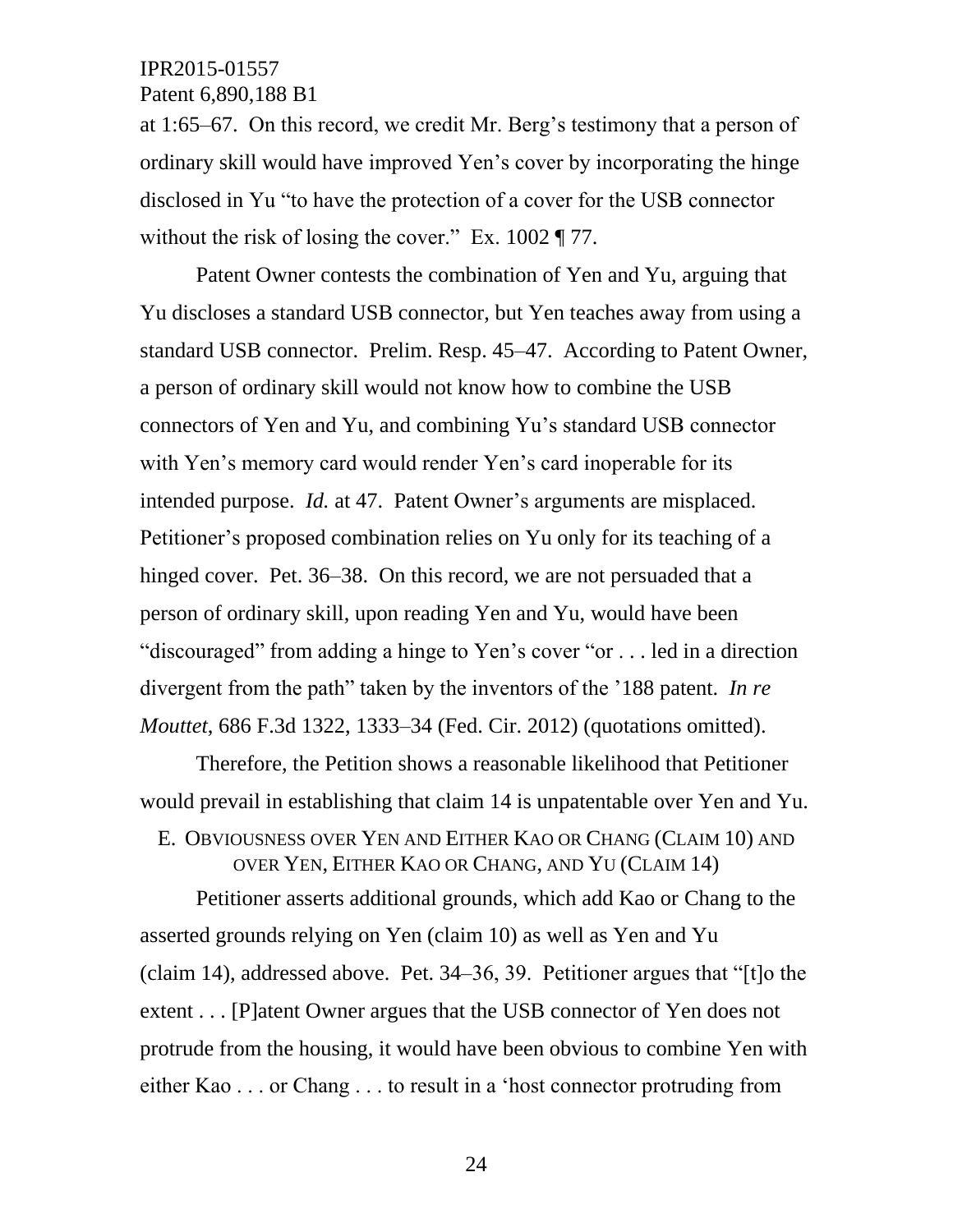Patent 6,890,188 B1

the housing.'" *Id.* at 34; Ex. 1002 ¶ 71. Petitioner and Mr. Berg assert that both Kao and Chang teach a USB connector protruding from the housing and that Yen "teaches combining a USB interface with memory storage devices, including 'various currently used memory storage apparatus,' to create a dual-connector memory card." Pet. 35; Ex. 1002 ¶¶ 71–72. "Therefore," according to Petitioner and Mr. Berg, "it would have been obvious to use known USB connecting devices, such as those taught in Kao and Chang," with Yen's memory card and "[t]he resulting card would have a USB connector protruding from the housing." Pet. 36; Ex. 1002 ¶ 72.

Petitioner, however, has not explained sufficiently why a person of ordinary skill in the art would have modified Yen's memory card to include Kao or Chang's USB connector, according to Petitioner's proposed combination. Yen discloses that the embodiments of its memory card include a low-height USB connector, with particular benefits over traditional USB connectors. *E.g.*, Ex. 1003, [57], 1:48–52, 2:45–59, 3:33–3:45, 4:18– 34, 4:65–5:6. The asserted rationale for replacing Yen's USB connector with either Kao or Chang's USB connector in the Petition and Mr. Berg's supporting testimony amounts to no more than an assertion that it would have been obvious to "use known USB connecting devices" in Yen's memory card. This assertion does nothing to explain why a person of ordinary skill would have sought to modify Yen's USB connector, much less to replace Yen's USB connector with the particular USB connector from either Kao or Chang. Nor does it represent that either Kao's or Chang's USB connector was one of a "finite number of identified, predictable solutions" to a problem such that the proposed modification would have been obvious to try. *KSR*, 550 U.S. at 420. In sum, the vague and conclusory reasoning proffered in the Petition and Mr. Berg's declaration is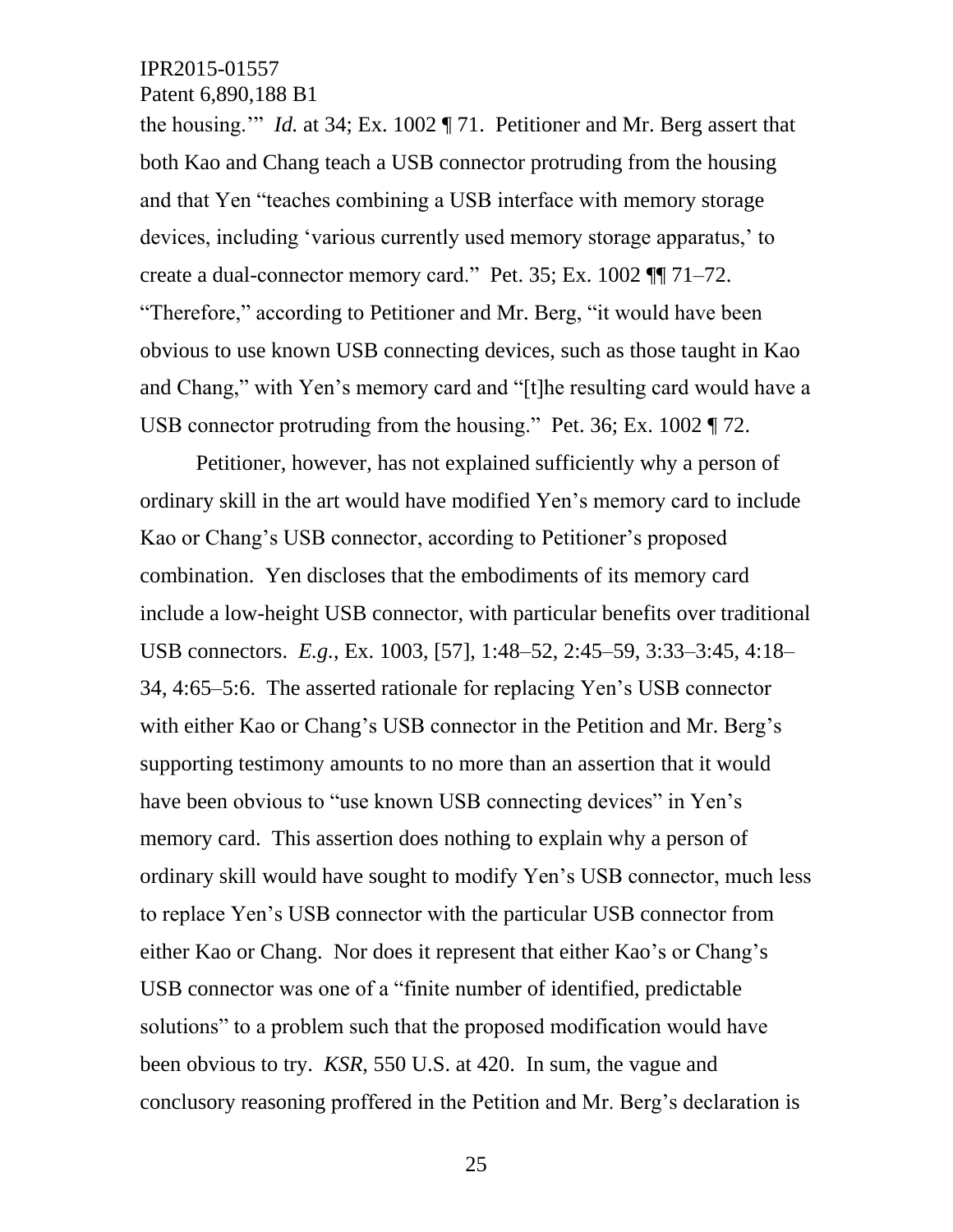Patent 6,890,188 B1

insufficient to show that the proposed combination would have been a predictable variation or to provide "articulated reasoning with some rationale underpinning to support the legal conclusion of obviousness." *Id.* at 418 (quoting *Kahn*, 441 F.3d at 988).

Thus, the Petition does not establish a reasonable likelihood Petitioner would prevail in showing that claim 10 is unpatentable over Yen and Kao or Chang, and that claim 14 is unpatentable over Yen, Kao or Chang, and Yu.

# F. OBVIOUSNESS OVER CHANG, YEN, AND EITHER THE SD OR MMC SPECIFICATION (CLAIM 10)

Petitioner challenges claim 10 as obvious over Chang, Yen, and either the SD or MMC Specification. Pet. 48–57; *supra* 5 n.1.

# *1. Chang*

Chang discloses a "portable memory storage-retrieval device," featuring base body 20 and a "memory . . . built in . . . base body 20," with USB port connecting joint 21 at one end and connecting device 22 at the other end. Ex. 1006, [57], ¶¶ 6, 15. Figures 4 and 5 are reproduced below.



Figure 4 depicts base body 20 of the portable-memory storage retrieval device being "inserted into" receiving and inserting slot 41 of personal digital assistant ("PDA") 40, such that connecting device 22 "forms an electronic connection with" PDA 40 to allow PDA 40 to receive signals and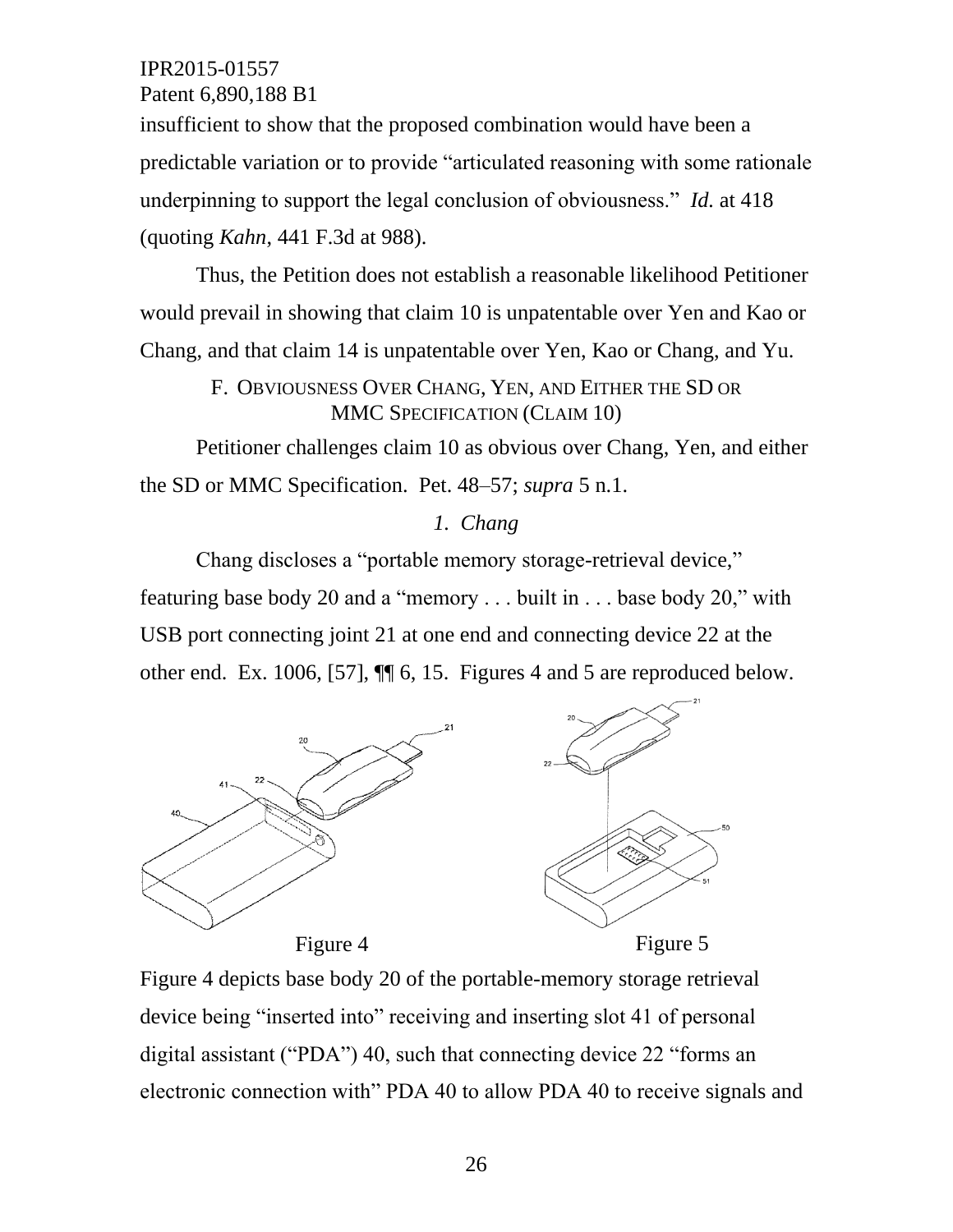Patent 6,890,188 B1

data. *Id.* ¶ 16. Figure 5 depicts the device "assembled with . . . digital music player" 50. *Id.* ¶ 17. Base body 20 "can be inserted into various digital and electronic products," such as the digital music player in Figure 5. *Id.*

# *2. SD Specification*

The SD Specification explains the specifications of the SD memory card, including the "form factor." Ex. 1007, 4, 15, 22, 24–26. The specification provides for a particular shape as well as dimensions of 24 mm x 32 mm x 2.1 mm. *Id.* at 15, 22, 24–26.

### *3. MMC Specification*

The MMC Specification defines the MMC, including the card package and dimensions of 24 mm x 32 mm x 1.4 mm. Ex. 1008, 6, 87–89.

*4. SD and MMC Specifications – Printed Publications*

The record includes evidence sufficient to support a threshold showing, for purposes of institution, that both the SD Specification and the MMC Specification were printed publications before the filing date of the '188 patent, February 27, 2004, and are, thus, eligible as a basis for *inter partes* review. *See* Pet. 20, 54–55; Ex. 1002 ¶¶ 119–20; 35 U.S.C. § 311(b) ("[I]nter partes review may [be] request[ed] . . . only on the basis of prior art consisting of patents or printed publications."). The SD Specification bears a copyright date of 2001, Ex. 1007, 1–2, and the MMC Specification features a copyright and "[o]fficial [r]elease" date of February 1998, Ex. 1008, 2. In addition, the '188 patent, Yen (filed January 30, 2002), and Chang (filed March 4, 2002) refer to both standards. Ex. 1001, 1:30–40, 12:14–21; Ex. 1003, 1:19–24, 5:6–10, 5:28–32; Ex. 1006 ¶ 4.

### *5. Discussion*

On this record, we are persuaded that Chang's "portable memory storage-retrieval device" teaches a "memory card," as recited in claim 10, its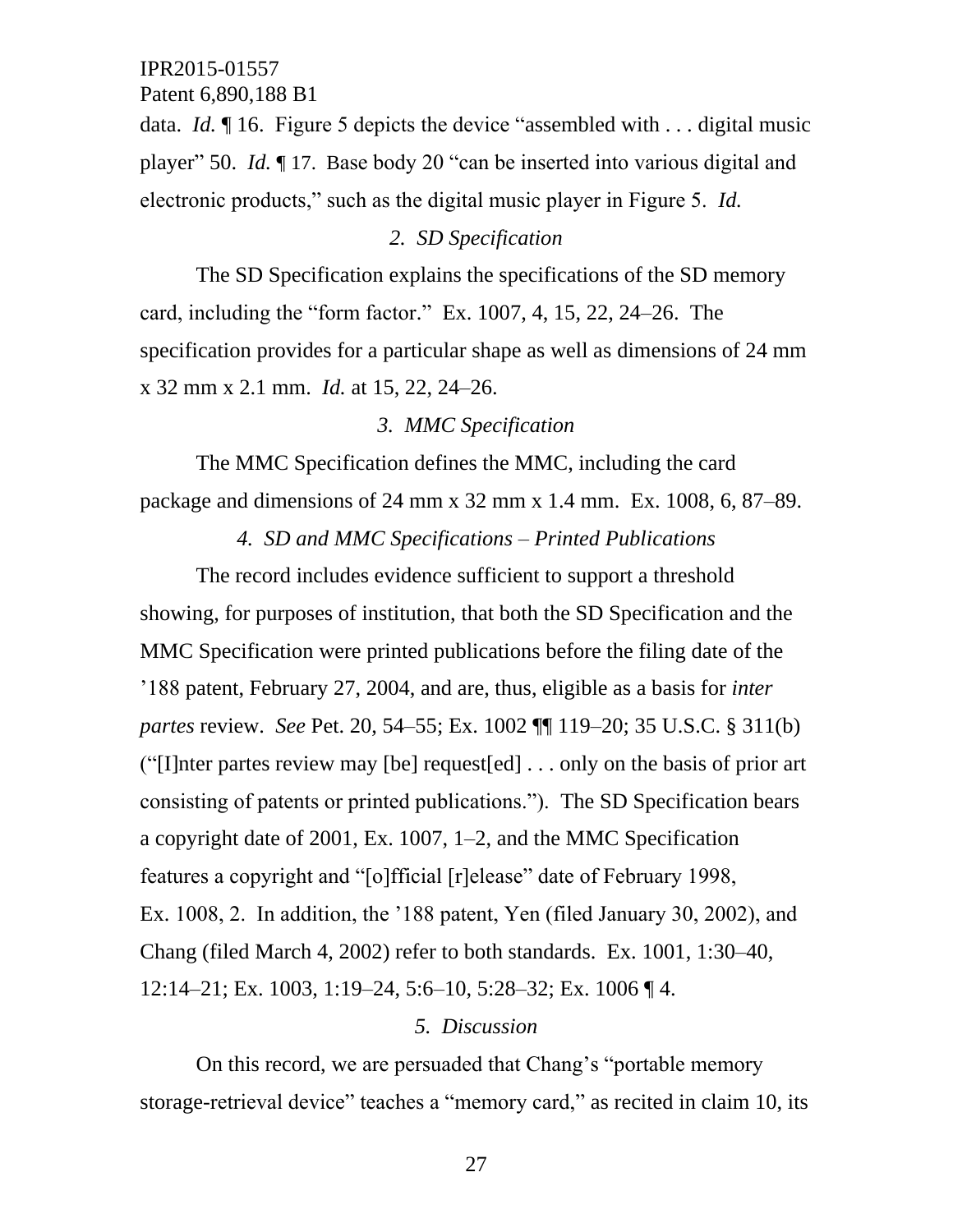Patent 6,890,188 B1

base body 20 teaches the "housing," its "memory . . . built in . . . base body 20" teaches the "memory in the housing," connecting device 22 teaches the "device connector" limitation, and USB port connecting joint 21 teaches the "host connector" limitation. Ex. 1006, [57],  $\P\P$  2, 4, 6–8, 15–17, Figs. 2–5; Pet. 48–57; Ex. 1002 ¶¶ 102–14.

Patent Owner contests that Chang teaches a "device connector accessible through the housing," as recited in claim 10. Prelim. Resp. 48– 49. Patent Owner argues that Chang lacks any "explanation or description . . . of the configuration of the device connector relative to the housing" and of the "external/mechanical structure of the device." *Id.* Chang discloses that the "top end" of base body 20 is "disposed with a connecting device (22)" and that "after the base body (20) is inserted into a receiving and inserting slot (41) of PDA (40), the connecting device (22) at the top end of the said base body (20) forms an electronic connection with the said PDA (40) to make it receive digital signals and read data." Ex. 1006 ¶¶ 15– 16. At this stage of the proceeding, we are persuaded that these disclosures, combined with Figures 2–5 depicting connecting device 22 and base body 20 and Mr. Berg's supporting testimony, make a sufficient showing that Chang's connecting device 22 is "accessible through" base body 20. *See id.* ¶¶ 15–16, Figs. 2–5; Ex. 1002 ¶ 110.

In addition, we agree with Petitioner that Yen teaches the recited "cover to cover the host connector," Ex.  $1003, 3:35-39, 6:7-11$ , Figs. 4-5, 14, and that a person of ordinary skill would have had reason to add Yen's cover to Chang's device. Mr. Berg testifies that both Chang and Yen teach portable memory devices with USB connectors, and one of ordinary skill would have had the same incentives to protect Chang's USB port connecting joint 21 as Yen's USB connector. Ex. 1002 ¶ 115; Ex. 1003, 6:7–11.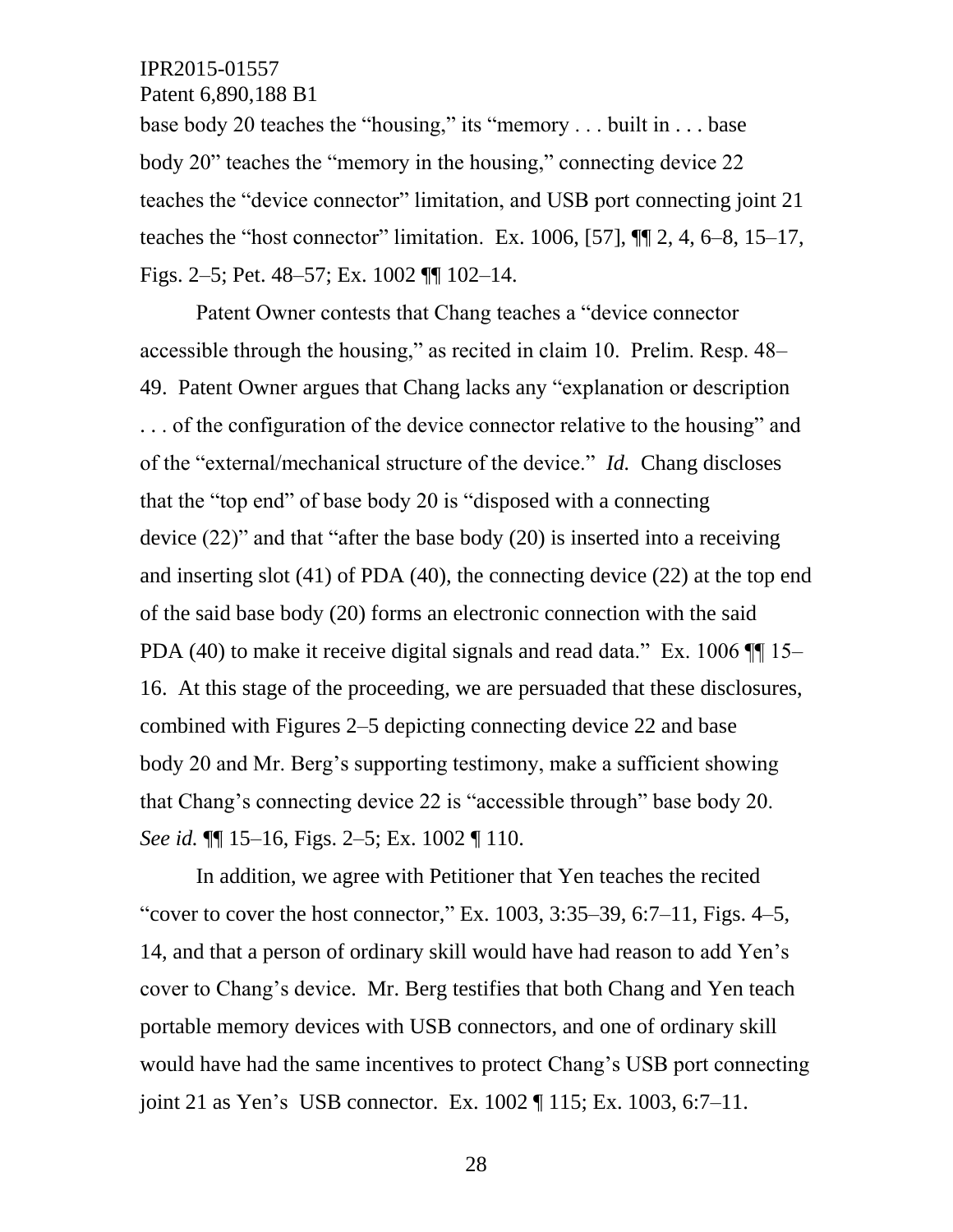Moreover, we are persuaded that the combination of Chang, Yen, and either the SD or MMC Specification teaches or suggests "wherein the housing and the cover collectively define a form factor of the memory card that substantially conforms to a form factor of the memory card standard." Petitioner argues that a person of ordinary skill would have had reason to combine the teachings of Chang, Yen, and either the SD or MMC Specification such that Chang's memory device, with Yen's cover, substantially conforms to the form factor of the SD or MMC standard. Pet. 54–57; Ex. 1002 ¶¶ 117–20. Patent Owner, however, asserts that it would not have been obvious "how Chang could be altered in light of Yen, Yu, and/or the SD[] or MMC[ Specifications] to arrive at claim 10," because Chang "provides *no disclosure or detail* related to the internal/electrical structure of the Chang device that would allow a device or host connector to conform to a device or host connection standard respectively that would allow access to the memory of the Chang device." Prelim. Resp. 50.

On the present record, the teachings of Chang, Yen, and either the SD or MMC Specification, together with Mr. Berg's testimony, provide sufficient evidence that a person of ordinary skill would have had reason and the knowledge to combine the references to reach the memory card recited in claim 10, with a reasonable expectation of success. Specifically, we are persuaded that both the SD and MMC Specifications teach the form factor of their respective memory card standards. *See* Ex. 1007, 15, 22, 24–26; Ex. 1008, 87–89; Ex. 1002 ¶¶ 119–20. As Petitioner points out, Chang expressly references the SD and MMC standards. *See* Ex. 1006 ¶ 4; Ex. 1002 ¶¶ 119–20; Pet. 53–55. Chang explains that MMC and SD cards are two types of common "inserted digital memory cards" and that "all of the various kinds of digital cameras, PDAs, digital music players and digital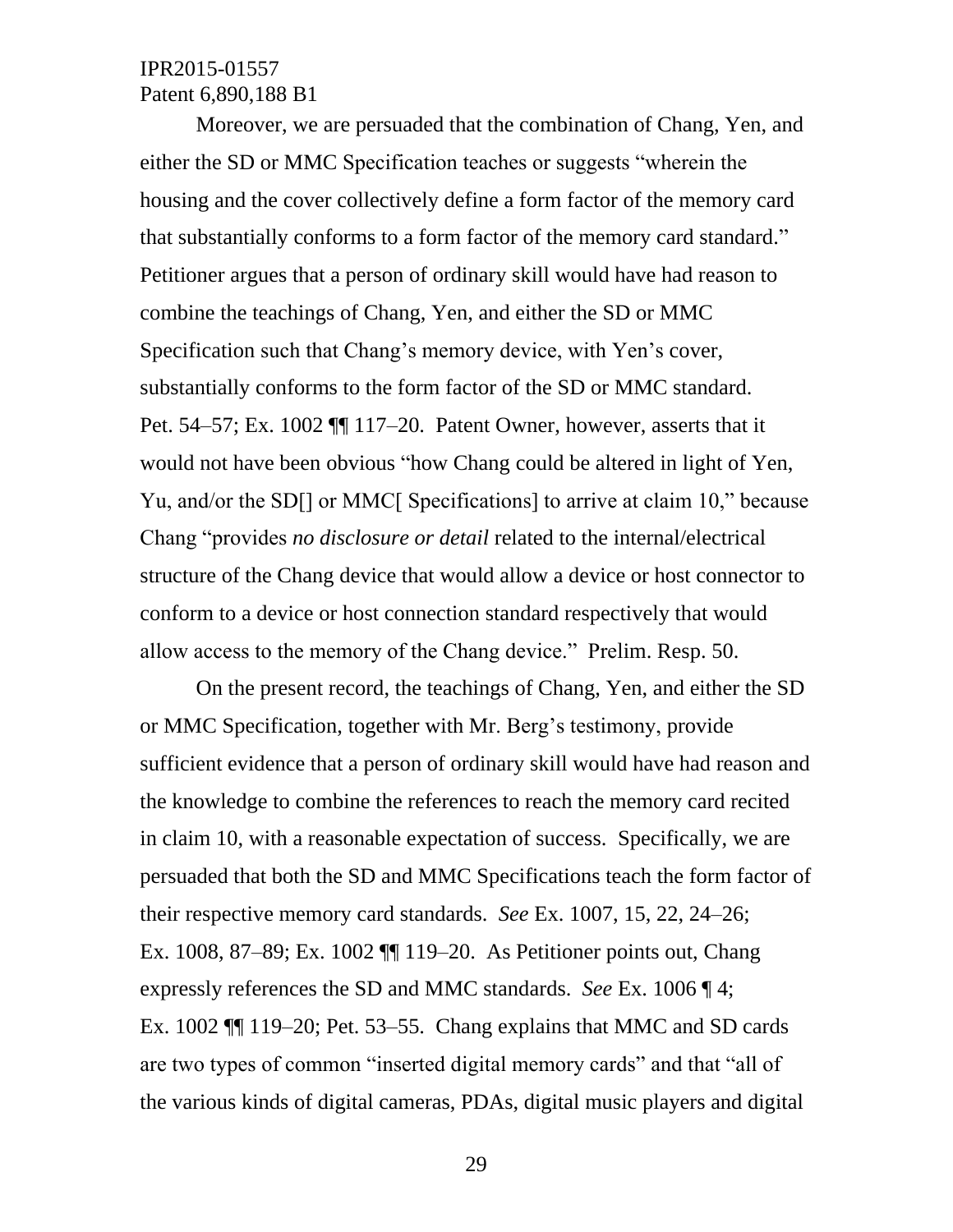Patent 6,890,188 B1

video cameras available on the market use . . . built-in or inserted cards." Ex. 1006 ¶ 4. Chang further discloses that its device, with a connecting device and USB port connecting joint, "can be inserted to various digital and electronic products for use." *Id.* ¶ 17; *see id.* at [57], ¶¶ 6–8, Figs. 4–5. According to Mr. Berg, it was, therefore, a goal of Chang "to add a USB connector to available memory cards and still make them usable with existing portable devices." Ex.  $1002 \text{ T} 117$  (citing Ex.  $1006 \text{ T} 4, 6, 8, 17$ ). Similarly, Yen teaches that its dual-interface memory card, attached with a cover, "provides the same size as an ordinary memory card capable of being used in an applied system." Ex. 1003, 3:35–39.

At this stage of the proceeding, we credit Mr. Berg's testimony that a person of ordinary skill would have had reason "to utilize the size and shape of an existing memory card standard and to fashion the dimensions, including the housing, the USB connector and the cover, so as to preserve the overall dimensions and shape specified by the memory card standard," in order to "allow the memory card to be fully inserted into, and used with, portable devices compatible with the memory card standard." Ex. 1002 ¶¶ 118–20. Mr. Berg also testifies that Chang's device was compatible with the standards in both the SD Specification and the MMC Specification. *Id.*

Accordingly, the Petition shows a reasonable likelihood that Petitioner would prevail in establishing that claim 10 of the '188 patent is unpatentable as obvious over Chang, Yen, and either the SD or MMC Specification.

# G. OBVIOUSNESS OVER CHANG, YEN, EITHER THE SD OR MMC SPECIFICATION, AND YU (CLAIM 14)

For claim 14, Petitioner adds Yu to the asserted ground challenging claim 10 as obvious over Chang, Yen, and either the SD or MMC Specification, addressed immediately above. Pet. 58. Patent Owner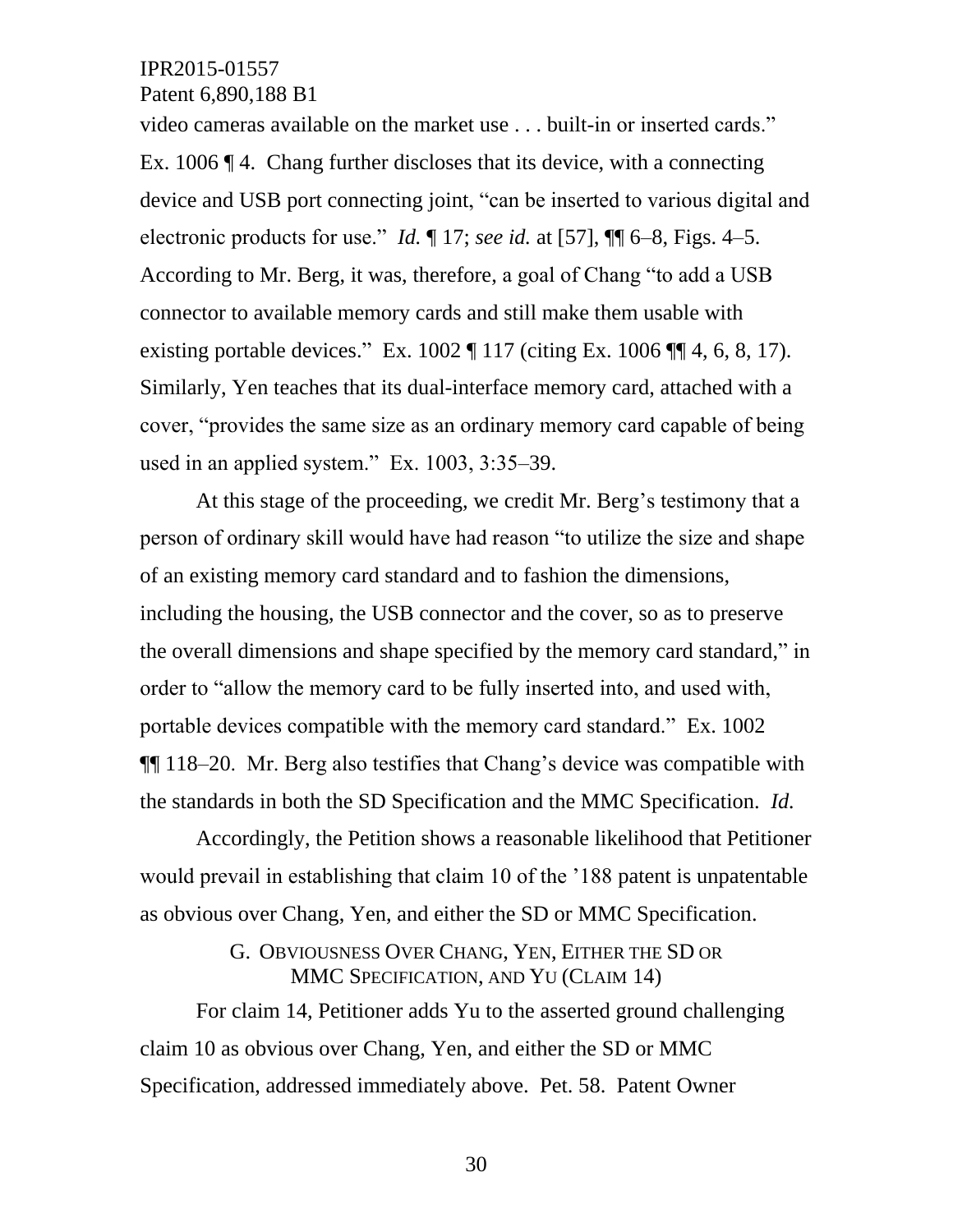### Patent 6,890,188 B1

disputes that the asserted references render claim 14 obvious for the same reasons it contests the asserted ground challenging claim 10 as obvious over Chang, Yen, and either the SD or MMC Specification. Prelim. Resp. 48–50. For the reasons given above in § II.F.5, we are not persuaded by Patent Owner's arguments on this record.

Petitioner argues that Yu teaches the additional limitation of claim 14, a hinge connecting the cover for a USB connector to the housing of a memory card. Pet. 58. As we explained above in § II.D.2, we are persuaded that Yu teaches the additional limitation of claim 14. We also are persuaded that Petitioner has made a sufficient showing that a person of ordinary skill would have had reason to add Yu's hinge to the combination of Chang, Yen, and either the SD or MMC Specification, addressed in § II.F.5 above, to minimize the risk of losing the cover. *See id.*; Ex. 1002 ¶ 123.

Therefore, Petitioner has shown a reasonable likelihood that it would prevail in establishing that claim 14 of the '188 patent is unpatentable as obvious over Chang, Yen, either the SD or MMC Specification, and Yu.

#### H. OTHER ASSERTED GROUNDS

In addition to the asserted grounds analyzed above, Petitioner challenges claim 10 as obvious over Kao and Yen and claim 14 as obvious over Kao, Yen, and Yu. Pet. 39–48. We have discretion to institute *inter partes* review as to some asserted grounds and not others. 37 C.F.R. § 42.108(a); *see* 35 U.S.C. § 314(a) (authorizing institution of *inter partes* review under particular circumstances, but not requiring institution under any circumstances). This discretion is consistent with the requirement that the regulations for *inter partes* review take into account "the efficient administration of the Office" and "the ability of the Office to timely complete [instituted] proceedings," 35 U.S.C. § 316(b), and are "construed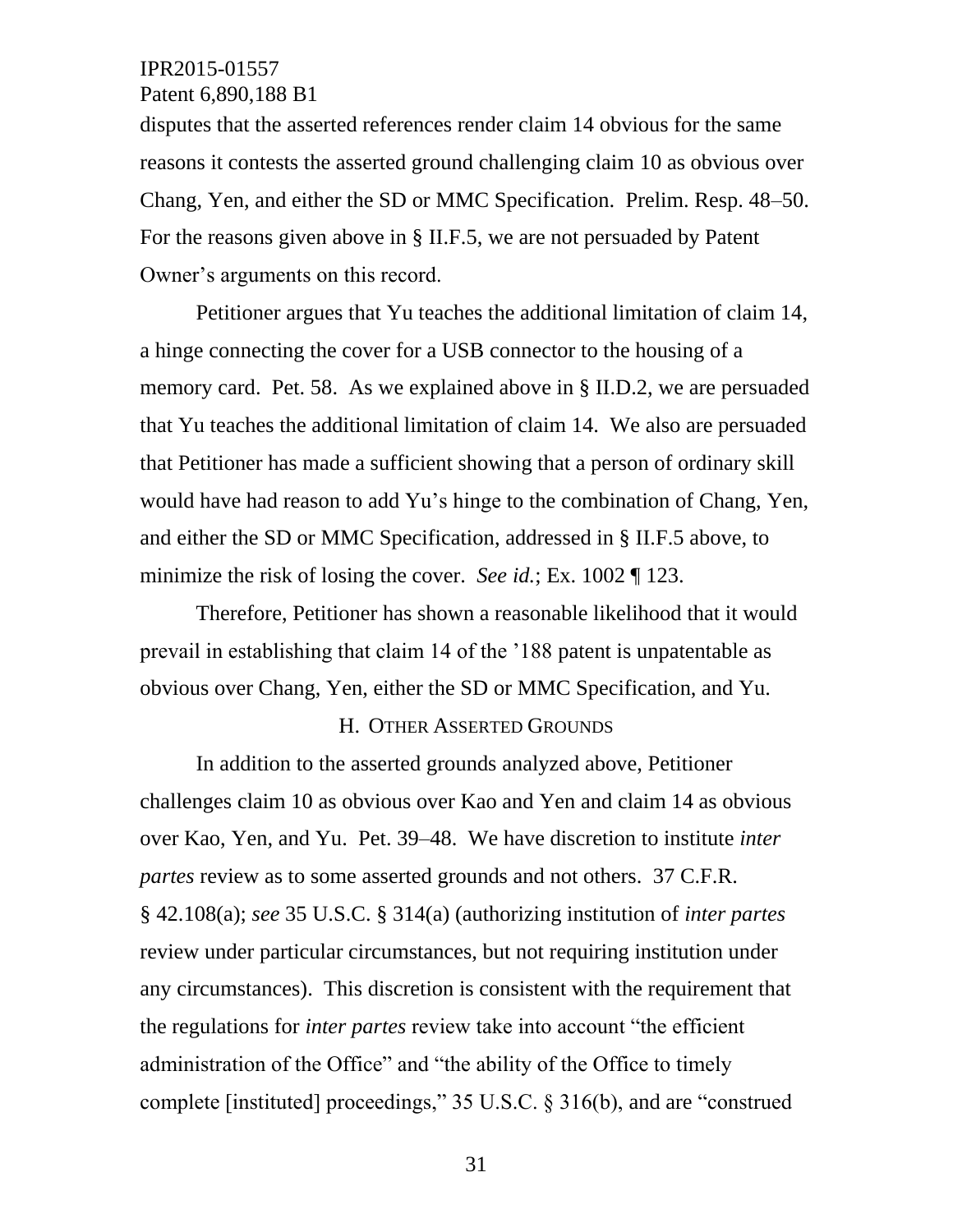Patent 6,890,188 B1

to secure the just, speedy, and inexpensive resolution of every proceeding," 37 C.F.R. § 42.1(b).

Here, the Petition asserts four grounds of unpatentability for each of claims 10 and 14. *See generally* Pet. As addressed above, we have determined that two asserted grounds challenging claim 10 and claim 14 meet the requirements for institution of *inter partes* review. Given that we institute *inter partes* review of each of claims 10 and 14 on two grounds asserted in the Petition and that review of these claims already is pending before the Board in IPR2015-00066, we exercise our discretion not to institute review on the additional asserted grounds relying on Kao and Yen as well as Kao, Yen, and Yu for reasons of administrative necessity and to ensure timely completion of the instituted proceeding.

### III. ORDER

For the reasons given, it is:

ORDERED that pursuant to 35 U.S.C. § 314(a), an *inter partes* review of claims 10 and 14 of the '188 patent is instituted, commencing on the entry date of this Decision;

FURTHER ORDERED that pursuant to 35 U.S.C. § 314(c) and 37 C.F.R. § 42.4, notice is hereby given of the institution of a trial; and

FURTHER ORDERED that the trial is limited to the following grounds of unpatentability:

Claim 10 under 35 U.S.C. § 102 as anticipated by Yen;

Claim 14 under 35 U.S.C. § 103 as obvious over Yen and Yu;

Claim 10 under 35 U.S.C. § 103 as obvious over Chang, Yen, and either the SD Specification or the MMC Specification; and

Claim 14 under 35 U.S.C. § 103 as obvious over Chang, Yen, either the SD Specification or the MMC Specification, and Yu.